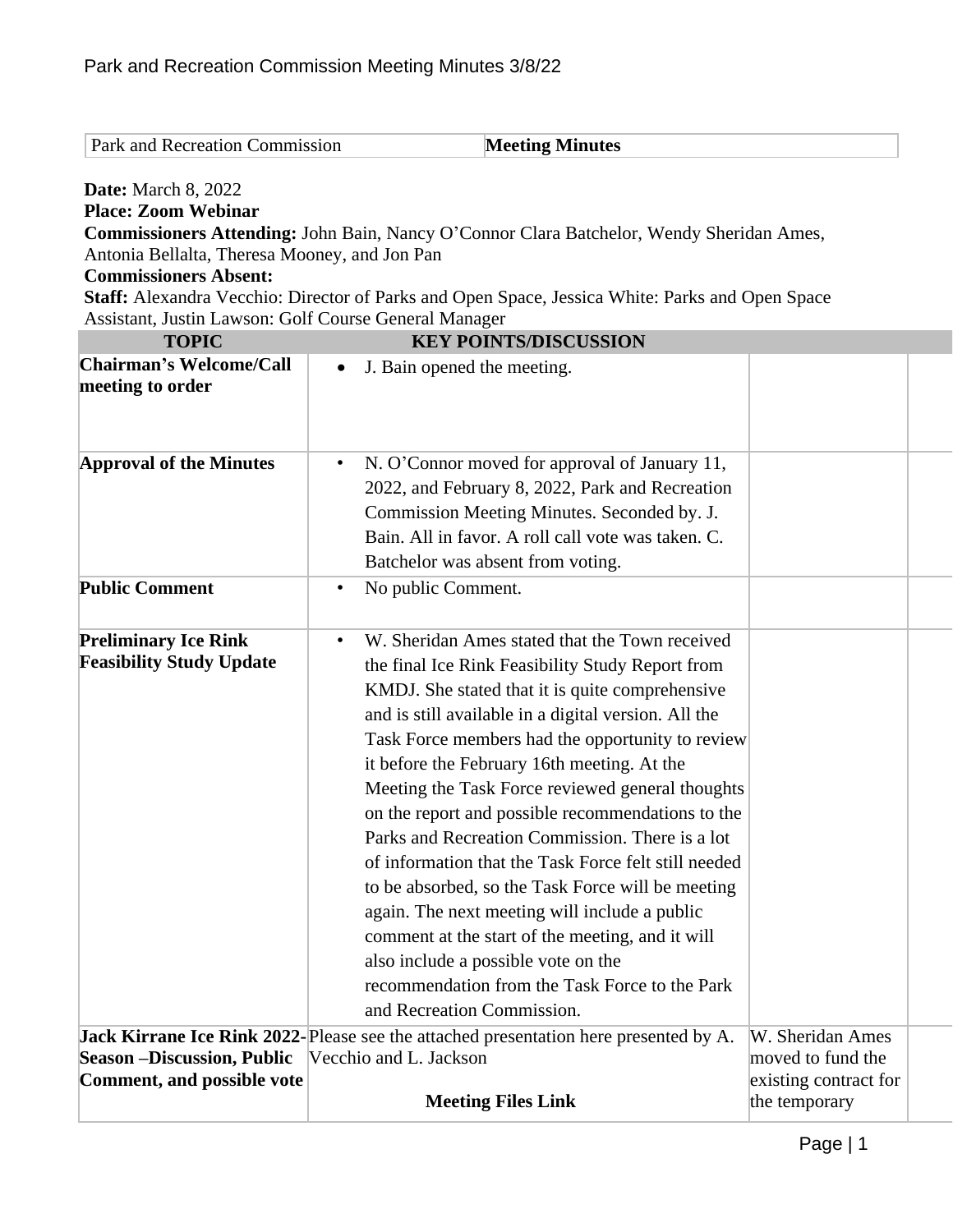| https://www.brooklinema.gov/DocumentC                  | refrigeration system                        |
|--------------------------------------------------------|---------------------------------------------|
| enter/Index/2198                                       | for one more year.                          |
|                                                        | She hopes that as a                         |
| A. Vecchio and C. Batchelor discussed the<br>$\bullet$ | commission and as a                         |
| deadline for not renewing the chiller rental           | task force, we work                         |
| contract.                                              | together to move                            |
| N. O'Connor asked A. Vecchio if the price for a        | forward with the                            |
| new chiller and condenser is just another Band-        | feasibility study and<br>design development |
| Aid, or if it would add 20 years onto the life of the  | of a new facility that                      |
| rink. A. Vecchio would say it's stronger than a        | meets the needs and                         |
| band-aid, but we know that that would be an            | concerns of all                             |
| investment in getting the original system back up      | constituents and                            |
| and running. However, the infrastructure and slab      | residents of the town                       |
| are very old and outdated. It's hard to predict how    | of Brookline.                               |
| long that would last.                                  | Seconded by Nancy                           |
|                                                        | O'Connor. All in                            |
| J. Bain stated that the \$375.00 reimbursement/day     | favor. A roll call<br>vote was taken.       |
| for the loss of the chillers does not seem fair. A.    |                                             |
| Vecchio and J. Bain discussed the breakdown per        |                                             |
| day of the rental fee. W. Sheridan Ames thinks that    |                                             |
| this season was a failure of a subcontractor's         |                                             |
| mechanical equipment. She does realize that            |                                             |
| impact of weather is real and 60 degree days in        |                                             |
| February hurt ice in general, but she thinks it was    |                                             |
| multiplied by the fact that we were operating on       |                                             |
| one chiller- we lost some of the ice space which       |                                             |
| couldn't rebound before the job. She hears John's      |                                             |
| point that is \$375 a day refund feels lackluster in   |                                             |
| terms of the overall losses of this season.            |                                             |
| However, the Commission's decision to move             |                                             |
| forward with the fix, which was \$17,000 for the       |                                             |
| pinhole leak, worked. She has heard that we had        |                                             |
| some of the best ice we've ever had at Larz            |                                             |
| Anderson this season before the mechanical             |                                             |
| failure. She is hesitant to make a decision about      |                                             |
| next season because of the mechanical failure of       |                                             |
| someone else's equipment. She does think it's          |                                             |
| important for the Commission to know what the          |                                             |
| cost might be not only for the replacement of the      |                                             |
| new chiller system and condenser but also what         |                                             |
| the cost might be for the replacement of the piping    |                                             |
|                                                        |                                             |
| and the slab at a minimum. She thinks it's             |                                             |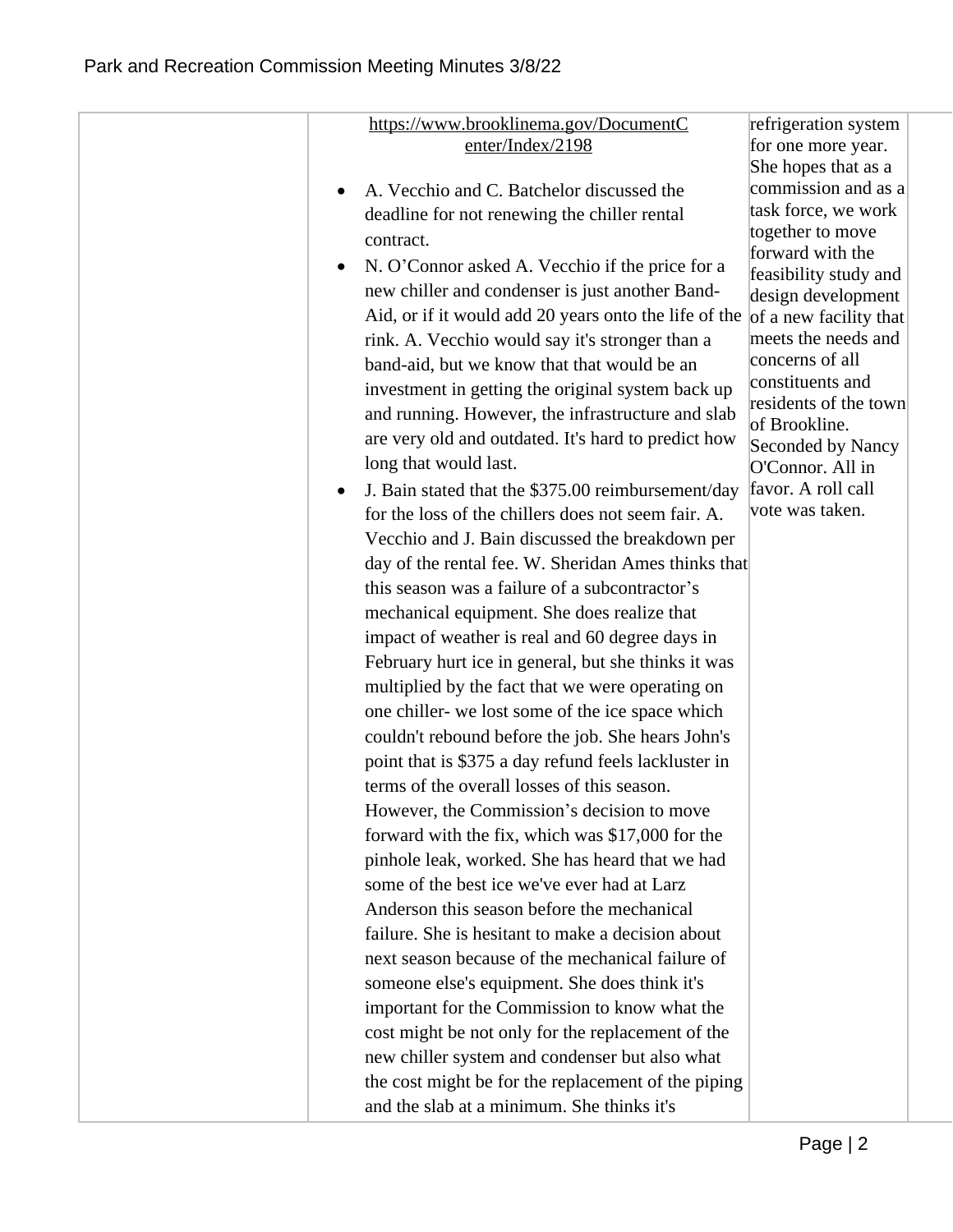important we have that number because she wonders if that investment can offset these annual costs that we're spending for X number of years until we potentially have a new facility. She appreciates all the work both the Recreation Department and the Parks and Open Space Division have done to provide all this information. She does think there is a little more information the Commission needs to decide whether to keep it open or close it. She doesn't see any difference between the decision this year or the decision to open, and it was successful until a contractor's mechanical equipment failed. She would love to consider reopening again and she would also love to see if we can get an estimate for the cost to repair the piping and slab at a minimum. A. Vecchio stated that we can request an updated quote along with the inclusion of the replacement of slabs and piping. She is not sure how long that would take to get. A. Bellalta stated that it's obvious that this is not just a mechanical issue, the ice rink is very old. And she feels that unless we do major renovation and repairs to it, we're going to continue to have something happen along the way. She stated that the weather is not going to change, it seems like we're just getting warmer and warmer. She feels that this needs to be done right. It might not just be the repairs, but it's also fixing that scorching sun that's beating down on the ice that takes away 50% of the ice time. • C. Batchelor stated that her concern is that this facility is so old and we have to stick with this contractor for another three years if we decide to open it and she feels that the town's going to be throwing good money after bad. She stated that if we do build a new ice rink in this location, we will be without an ice rink for a few years. A. Vecchio discussed a timeline for building a new rink. She understands how much people love the rink, she

loves the rink but is concerned about just pouring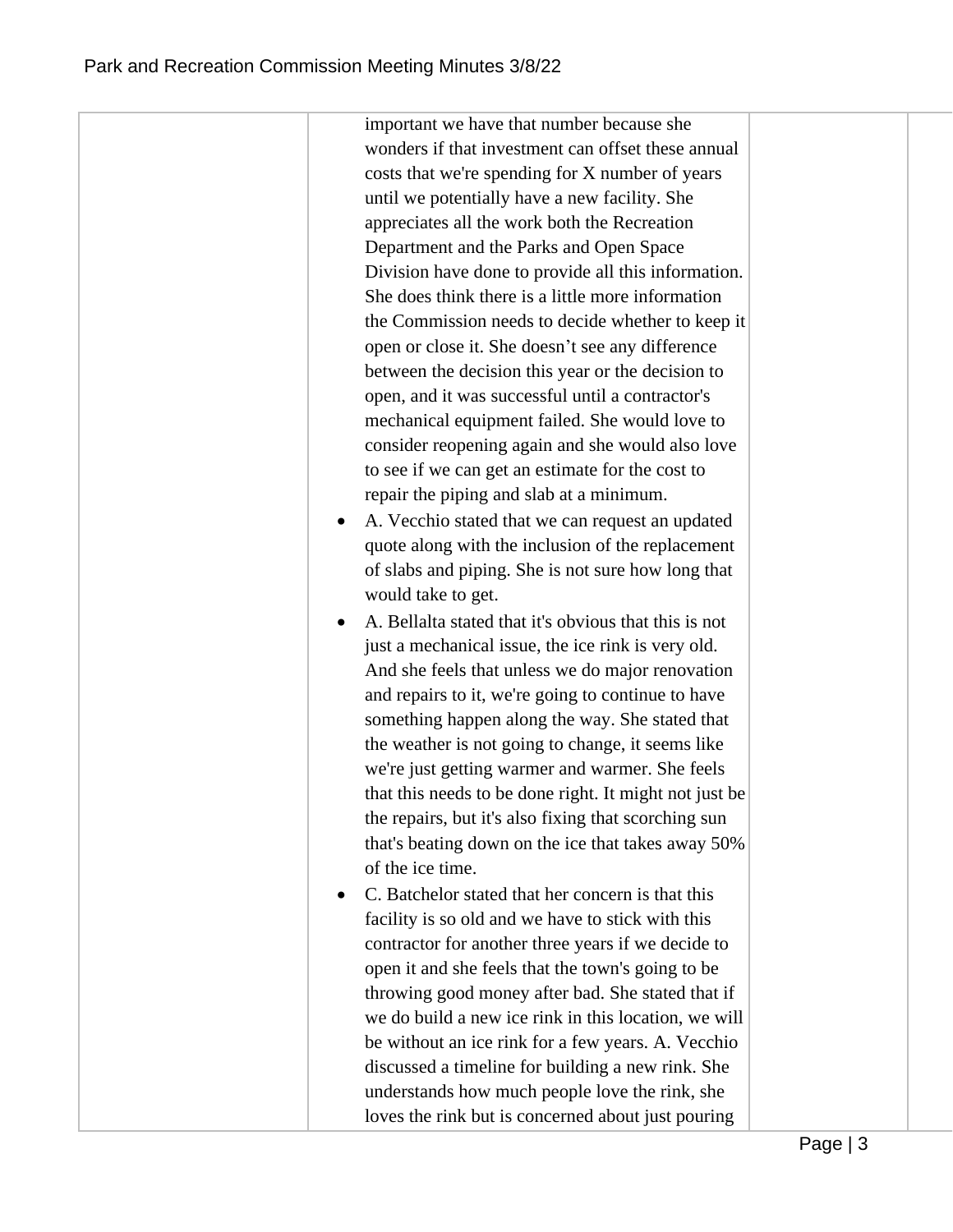| more and more money into a 50/60-year-old rink.<br>J. Bain stated that he would be in favor of giving it<br>another year, given the fact that there is already<br>funding in place. He stated that there was a<br>mechanical shutdown and the weather was against<br>us. He is in favor of having it again and if it<br>doesn't work out for us in one more year, then at<br>least the community will realize that the time has<br>come where the Jack Kirrane Rink needs to be shut<br>down and either be rebuilt or replaced.<br>N. O'Connor stated that we're a long way from a<br>rink at the moment. Two years ago, we had the<br>presence of mind to say let's get a five-year<br>contract and see how far we can go with it and she<br>thinks that last year was amazing and this year's<br>closure was a combination of issues. She would<br>like to know what the rest of the public thinks. She<br>stated that we don't have money or a design for<br>this rink, what we do have is a preliminary<br>feasibility study. She stated that this is going to<br>take a thoughtful process, and there are many<br>steps. She thinks that this past season wasn't<br>terrible and would like to see if the public has<br>anything to say.<br>J. Pan stated that he agrees with what everyone has<br>said. He is a father of three hockey players and has<br>been to Larz many times. It is a beautiful place and<br>it is sad to him if we can't operate it to its potential.<br>He thinks it would be irresponsible of us to decide<br>to close it without having either intermediate or<br>long-term alternatives. He stated that we are only<br>on the feasibility portion of a potential new rink.<br>He also doesn't like having to spend over<br>\$100,000 a year renting chillers, but he does think<br>it would be irresponsible to leave the town without<br>any options. He thinks we as a town have to make<br>tough decisions and this has to be planned for. He<br>doesn't think we should just give up and leave the<br>town and all the residents with no options. He<br>would also want to hear from the public. |  |  |
|--------------------------------------------------------------------------------------------------------------------------------------------------------------------------------------------------------------------------------------------------------------------------------------------------------------------------------------------------------------------------------------------------------------------------------------------------------------------------------------------------------------------------------------------------------------------------------------------------------------------------------------------------------------------------------------------------------------------------------------------------------------------------------------------------------------------------------------------------------------------------------------------------------------------------------------------------------------------------------------------------------------------------------------------------------------------------------------------------------------------------------------------------------------------------------------------------------------------------------------------------------------------------------------------------------------------------------------------------------------------------------------------------------------------------------------------------------------------------------------------------------------------------------------------------------------------------------------------------------------------------------------------------------------------------------------------------------------------------------------------------------------------------------------------------------------------------------------------------------------------------------------------------------------------------------------------------------------------------------------------------------------------------------------------------------------------------------------------------------------------------------------|--|--|
|                                                                                                                                                                                                                                                                                                                                                                                                                                                                                                                                                                                                                                                                                                                                                                                                                                                                                                                                                                                                                                                                                                                                                                                                                                                                                                                                                                                                                                                                                                                                                                                                                                                                                                                                                                                                                                                                                                                                                                                                                                                                                                                                      |  |  |
|                                                                                                                                                                                                                                                                                                                                                                                                                                                                                                                                                                                                                                                                                                                                                                                                                                                                                                                                                                                                                                                                                                                                                                                                                                                                                                                                                                                                                                                                                                                                                                                                                                                                                                                                                                                                                                                                                                                                                                                                                                                                                                                                      |  |  |
|                                                                                                                                                                                                                                                                                                                                                                                                                                                                                                                                                                                                                                                                                                                                                                                                                                                                                                                                                                                                                                                                                                                                                                                                                                                                                                                                                                                                                                                                                                                                                                                                                                                                                                                                                                                                                                                                                                                                                                                                                                                                                                                                      |  |  |
|                                                                                                                                                                                                                                                                                                                                                                                                                                                                                                                                                                                                                                                                                                                                                                                                                                                                                                                                                                                                                                                                                                                                                                                                                                                                                                                                                                                                                                                                                                                                                                                                                                                                                                                                                                                                                                                                                                                                                                                                                                                                                                                                      |  |  |
|                                                                                                                                                                                                                                                                                                                                                                                                                                                                                                                                                                                                                                                                                                                                                                                                                                                                                                                                                                                                                                                                                                                                                                                                                                                                                                                                                                                                                                                                                                                                                                                                                                                                                                                                                                                                                                                                                                                                                                                                                                                                                                                                      |  |  |
|                                                                                                                                                                                                                                                                                                                                                                                                                                                                                                                                                                                                                                                                                                                                                                                                                                                                                                                                                                                                                                                                                                                                                                                                                                                                                                                                                                                                                                                                                                                                                                                                                                                                                                                                                                                                                                                                                                                                                                                                                                                                                                                                      |  |  |
|                                                                                                                                                                                                                                                                                                                                                                                                                                                                                                                                                                                                                                                                                                                                                                                                                                                                                                                                                                                                                                                                                                                                                                                                                                                                                                                                                                                                                                                                                                                                                                                                                                                                                                                                                                                                                                                                                                                                                                                                                                                                                                                                      |  |  |
|                                                                                                                                                                                                                                                                                                                                                                                                                                                                                                                                                                                                                                                                                                                                                                                                                                                                                                                                                                                                                                                                                                                                                                                                                                                                                                                                                                                                                                                                                                                                                                                                                                                                                                                                                                                                                                                                                                                                                                                                                                                                                                                                      |  |  |
|                                                                                                                                                                                                                                                                                                                                                                                                                                                                                                                                                                                                                                                                                                                                                                                                                                                                                                                                                                                                                                                                                                                                                                                                                                                                                                                                                                                                                                                                                                                                                                                                                                                                                                                                                                                                                                                                                                                                                                                                                                                                                                                                      |  |  |
|                                                                                                                                                                                                                                                                                                                                                                                                                                                                                                                                                                                                                                                                                                                                                                                                                                                                                                                                                                                                                                                                                                                                                                                                                                                                                                                                                                                                                                                                                                                                                                                                                                                                                                                                                                                                                                                                                                                                                                                                                                                                                                                                      |  |  |
|                                                                                                                                                                                                                                                                                                                                                                                                                                                                                                                                                                                                                                                                                                                                                                                                                                                                                                                                                                                                                                                                                                                                                                                                                                                                                                                                                                                                                                                                                                                                                                                                                                                                                                                                                                                                                                                                                                                                                                                                                                                                                                                                      |  |  |
|                                                                                                                                                                                                                                                                                                                                                                                                                                                                                                                                                                                                                                                                                                                                                                                                                                                                                                                                                                                                                                                                                                                                                                                                                                                                                                                                                                                                                                                                                                                                                                                                                                                                                                                                                                                                                                                                                                                                                                                                                                                                                                                                      |  |  |
|                                                                                                                                                                                                                                                                                                                                                                                                                                                                                                                                                                                                                                                                                                                                                                                                                                                                                                                                                                                                                                                                                                                                                                                                                                                                                                                                                                                                                                                                                                                                                                                                                                                                                                                                                                                                                                                                                                                                                                                                                                                                                                                                      |  |  |
|                                                                                                                                                                                                                                                                                                                                                                                                                                                                                                                                                                                                                                                                                                                                                                                                                                                                                                                                                                                                                                                                                                                                                                                                                                                                                                                                                                                                                                                                                                                                                                                                                                                                                                                                                                                                                                                                                                                                                                                                                                                                                                                                      |  |  |
|                                                                                                                                                                                                                                                                                                                                                                                                                                                                                                                                                                                                                                                                                                                                                                                                                                                                                                                                                                                                                                                                                                                                                                                                                                                                                                                                                                                                                                                                                                                                                                                                                                                                                                                                                                                                                                                                                                                                                                                                                                                                                                                                      |  |  |
|                                                                                                                                                                                                                                                                                                                                                                                                                                                                                                                                                                                                                                                                                                                                                                                                                                                                                                                                                                                                                                                                                                                                                                                                                                                                                                                                                                                                                                                                                                                                                                                                                                                                                                                                                                                                                                                                                                                                                                                                                                                                                                                                      |  |  |
|                                                                                                                                                                                                                                                                                                                                                                                                                                                                                                                                                                                                                                                                                                                                                                                                                                                                                                                                                                                                                                                                                                                                                                                                                                                                                                                                                                                                                                                                                                                                                                                                                                                                                                                                                                                                                                                                                                                                                                                                                                                                                                                                      |  |  |
|                                                                                                                                                                                                                                                                                                                                                                                                                                                                                                                                                                                                                                                                                                                                                                                                                                                                                                                                                                                                                                                                                                                                                                                                                                                                                                                                                                                                                                                                                                                                                                                                                                                                                                                                                                                                                                                                                                                                                                                                                                                                                                                                      |  |  |
|                                                                                                                                                                                                                                                                                                                                                                                                                                                                                                                                                                                                                                                                                                                                                                                                                                                                                                                                                                                                                                                                                                                                                                                                                                                                                                                                                                                                                                                                                                                                                                                                                                                                                                                                                                                                                                                                                                                                                                                                                                                                                                                                      |  |  |
|                                                                                                                                                                                                                                                                                                                                                                                                                                                                                                                                                                                                                                                                                                                                                                                                                                                                                                                                                                                                                                                                                                                                                                                                                                                                                                                                                                                                                                                                                                                                                                                                                                                                                                                                                                                                                                                                                                                                                                                                                                                                                                                                      |  |  |
|                                                                                                                                                                                                                                                                                                                                                                                                                                                                                                                                                                                                                                                                                                                                                                                                                                                                                                                                                                                                                                                                                                                                                                                                                                                                                                                                                                                                                                                                                                                                                                                                                                                                                                                                                                                                                                                                                                                                                                                                                                                                                                                                      |  |  |
|                                                                                                                                                                                                                                                                                                                                                                                                                                                                                                                                                                                                                                                                                                                                                                                                                                                                                                                                                                                                                                                                                                                                                                                                                                                                                                                                                                                                                                                                                                                                                                                                                                                                                                                                                                                                                                                                                                                                                                                                                                                                                                                                      |  |  |
|                                                                                                                                                                                                                                                                                                                                                                                                                                                                                                                                                                                                                                                                                                                                                                                                                                                                                                                                                                                                                                                                                                                                                                                                                                                                                                                                                                                                                                                                                                                                                                                                                                                                                                                                                                                                                                                                                                                                                                                                                                                                                                                                      |  |  |
|                                                                                                                                                                                                                                                                                                                                                                                                                                                                                                                                                                                                                                                                                                                                                                                                                                                                                                                                                                                                                                                                                                                                                                                                                                                                                                                                                                                                                                                                                                                                                                                                                                                                                                                                                                                                                                                                                                                                                                                                                                                                                                                                      |  |  |
|                                                                                                                                                                                                                                                                                                                                                                                                                                                                                                                                                                                                                                                                                                                                                                                                                                                                                                                                                                                                                                                                                                                                                                                                                                                                                                                                                                                                                                                                                                                                                                                                                                                                                                                                                                                                                                                                                                                                                                                                                                                                                                                                      |  |  |
|                                                                                                                                                                                                                                                                                                                                                                                                                                                                                                                                                                                                                                                                                                                                                                                                                                                                                                                                                                                                                                                                                                                                                                                                                                                                                                                                                                                                                                                                                                                                                                                                                                                                                                                                                                                                                                                                                                                                                                                                                                                                                                                                      |  |  |
|                                                                                                                                                                                                                                                                                                                                                                                                                                                                                                                                                                                                                                                                                                                                                                                                                                                                                                                                                                                                                                                                                                                                                                                                                                                                                                                                                                                                                                                                                                                                                                                                                                                                                                                                                                                                                                                                                                                                                                                                                                                                                                                                      |  |  |
|                                                                                                                                                                                                                                                                                                                                                                                                                                                                                                                                                                                                                                                                                                                                                                                                                                                                                                                                                                                                                                                                                                                                                                                                                                                                                                                                                                                                                                                                                                                                                                                                                                                                                                                                                                                                                                                                                                                                                                                                                                                                                                                                      |  |  |
|                                                                                                                                                                                                                                                                                                                                                                                                                                                                                                                                                                                                                                                                                                                                                                                                                                                                                                                                                                                                                                                                                                                                                                                                                                                                                                                                                                                                                                                                                                                                                                                                                                                                                                                                                                                                                                                                                                                                                                                                                                                                                                                                      |  |  |
|                                                                                                                                                                                                                                                                                                                                                                                                                                                                                                                                                                                                                                                                                                                                                                                                                                                                                                                                                                                                                                                                                                                                                                                                                                                                                                                                                                                                                                                                                                                                                                                                                                                                                                                                                                                                                                                                                                                                                                                                                                                                                                                                      |  |  |
|                                                                                                                                                                                                                                                                                                                                                                                                                                                                                                                                                                                                                                                                                                                                                                                                                                                                                                                                                                                                                                                                                                                                                                                                                                                                                                                                                                                                                                                                                                                                                                                                                                                                                                                                                                                                                                                                                                                                                                                                                                                                                                                                      |  |  |
|                                                                                                                                                                                                                                                                                                                                                                                                                                                                                                                                                                                                                                                                                                                                                                                                                                                                                                                                                                                                                                                                                                                                                                                                                                                                                                                                                                                                                                                                                                                                                                                                                                                                                                                                                                                                                                                                                                                                                                                                                                                                                                                                      |  |  |
|                                                                                                                                                                                                                                                                                                                                                                                                                                                                                                                                                                                                                                                                                                                                                                                                                                                                                                                                                                                                                                                                                                                                                                                                                                                                                                                                                                                                                                                                                                                                                                                                                                                                                                                                                                                                                                                                                                                                                                                                                                                                                                                                      |  |  |
|                                                                                                                                                                                                                                                                                                                                                                                                                                                                                                                                                                                                                                                                                                                                                                                                                                                                                                                                                                                                                                                                                                                                                                                                                                                                                                                                                                                                                                                                                                                                                                                                                                                                                                                                                                                                                                                                                                                                                                                                                                                                                                                                      |  |  |
|                                                                                                                                                                                                                                                                                                                                                                                                                                                                                                                                                                                                                                                                                                                                                                                                                                                                                                                                                                                                                                                                                                                                                                                                                                                                                                                                                                                                                                                                                                                                                                                                                                                                                                                                                                                                                                                                                                                                                                                                                                                                                                                                      |  |  |
|                                                                                                                                                                                                                                                                                                                                                                                                                                                                                                                                                                                                                                                                                                                                                                                                                                                                                                                                                                                                                                                                                                                                                                                                                                                                                                                                                                                                                                                                                                                                                                                                                                                                                                                                                                                                                                                                                                                                                                                                                                                                                                                                      |  |  |
|                                                                                                                                                                                                                                                                                                                                                                                                                                                                                                                                                                                                                                                                                                                                                                                                                                                                                                                                                                                                                                                                                                                                                                                                                                                                                                                                                                                                                                                                                                                                                                                                                                                                                                                                                                                                                                                                                                                                                                                                                                                                                                                                      |  |  |
|                                                                                                                                                                                                                                                                                                                                                                                                                                                                                                                                                                                                                                                                                                                                                                                                                                                                                                                                                                                                                                                                                                                                                                                                                                                                                                                                                                                                                                                                                                                                                                                                                                                                                                                                                                                                                                                                                                                                                                                                                                                                                                                                      |  |  |
|                                                                                                                                                                                                                                                                                                                                                                                                                                                                                                                                                                                                                                                                                                                                                                                                                                                                                                                                                                                                                                                                                                                                                                                                                                                                                                                                                                                                                                                                                                                                                                                                                                                                                                                                                                                                                                                                                                                                                                                                                                                                                                                                      |  |  |
|                                                                                                                                                                                                                                                                                                                                                                                                                                                                                                                                                                                                                                                                                                                                                                                                                                                                                                                                                                                                                                                                                                                                                                                                                                                                                                                                                                                                                                                                                                                                                                                                                                                                                                                                                                                                                                                                                                                                                                                                                                                                                                                                      |  |  |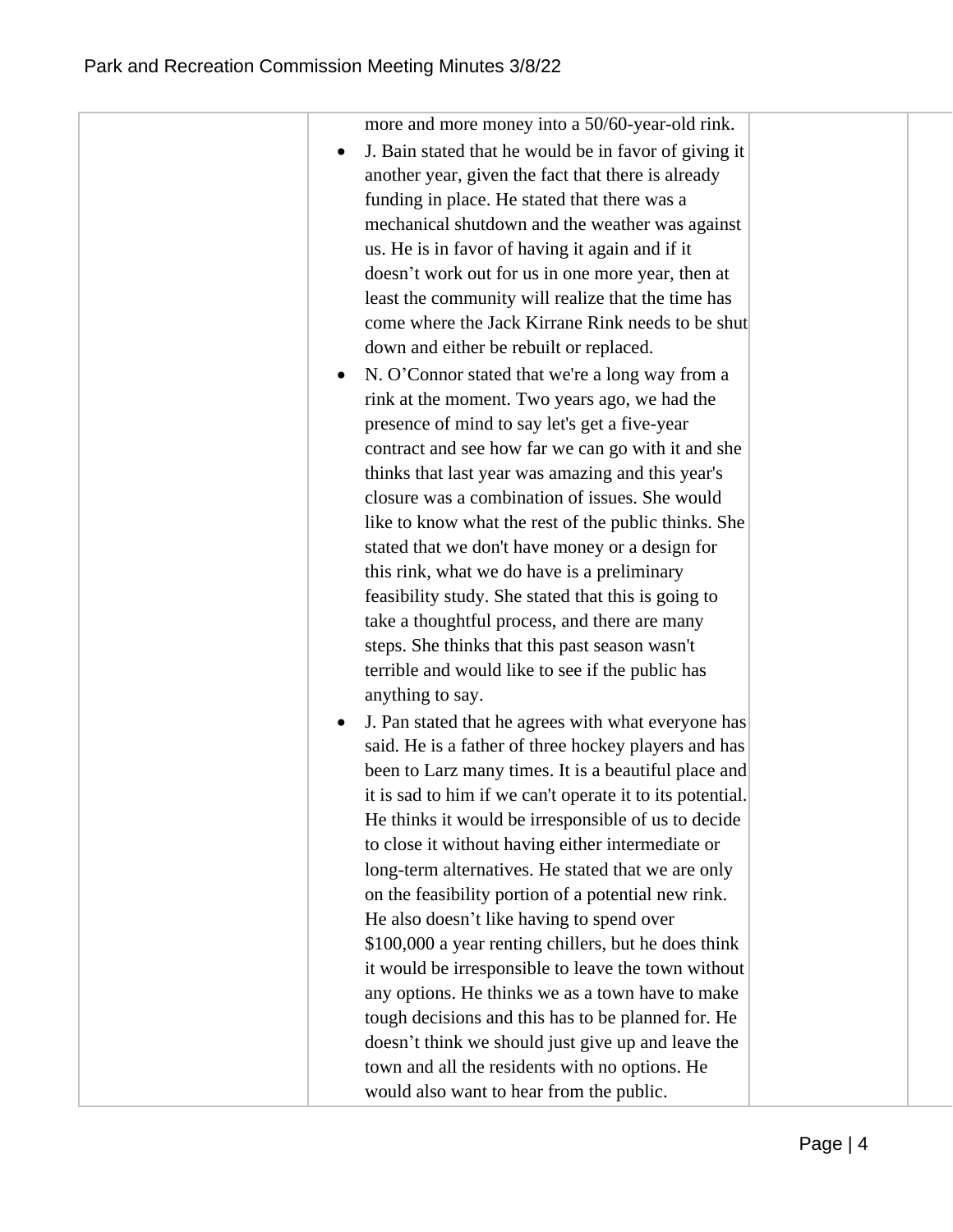| James Carr addressed the Commission. He is a            |  |
|---------------------------------------------------------|--|
| former member of the Planning Board. He                 |  |
| partially grew up in Brookline and spent a lot of       |  |
| his life here, and feels that the rink is the crown     |  |
| jewel of the community. He stated that it would be      |  |
| a terrible thing to see it go away. He stated that      |  |
| there are some major challenges, but with not           |  |
| having a budget for planning and design, he thinks      |  |
| it is critical that it be addressed. It sounds like, to |  |
| him, that it will take a while to put together a good   |  |
| plan and he thinks there's a lot of opportunity for     |  |
| innovative planning for an outdoor ice rink for the     |  |
| 21st century and factoring in global warming and        |  |
| sustainability. It does seem to him there are           |  |
| opportunities for some innovations,                     |  |
| thoughtfulness, and the ability to create a rink that   |  |
| will be a crown jewel for Brookline in that             |  |
| location. He stated that no other community in the      |  |
| area or anywhere that he knows of has it.               |  |
| Avi Urbas addressed the Commission. He wanted           |  |
| to thank everybody that's here for their efforts. He    |  |
| is a member of the Task Force. He stated that a         |  |
| new rink is years away and we don't have a funded       |  |
| plan in place to bridge us from here to there. He is    |  |
| a little discouraged to hear that we're talking about   |  |
| a year-by-year process of potentially paying            |  |
| \$100,000 and hoping that it works out. This is a       |  |
| multi-million dollar asset and assets of this size      |  |
| require interim funding, and he feels that we are       |  |
| probably a little behind on the investments in the      |  |
| infrastructure and the chillers. He stated that it      |  |
| does make sense to him that the town would be           |  |
| standing ready on periodical funding, not for           |  |
| \$100,000 but for the amount of money it takes to       |  |
| keep the system running. If we're going to need         |  |
| five to seven years, it might make sense to start       |  |
| investing in some level of chiller replacement, and     |  |
| certainly some piping and infrastructure. He            |  |
| doesn't think we can get by and hope one year at a      |  |
| time. There are about 15,000 visitors for this rink     |  |
| and they're suffering from downtime having to           |  |
|                                                         |  |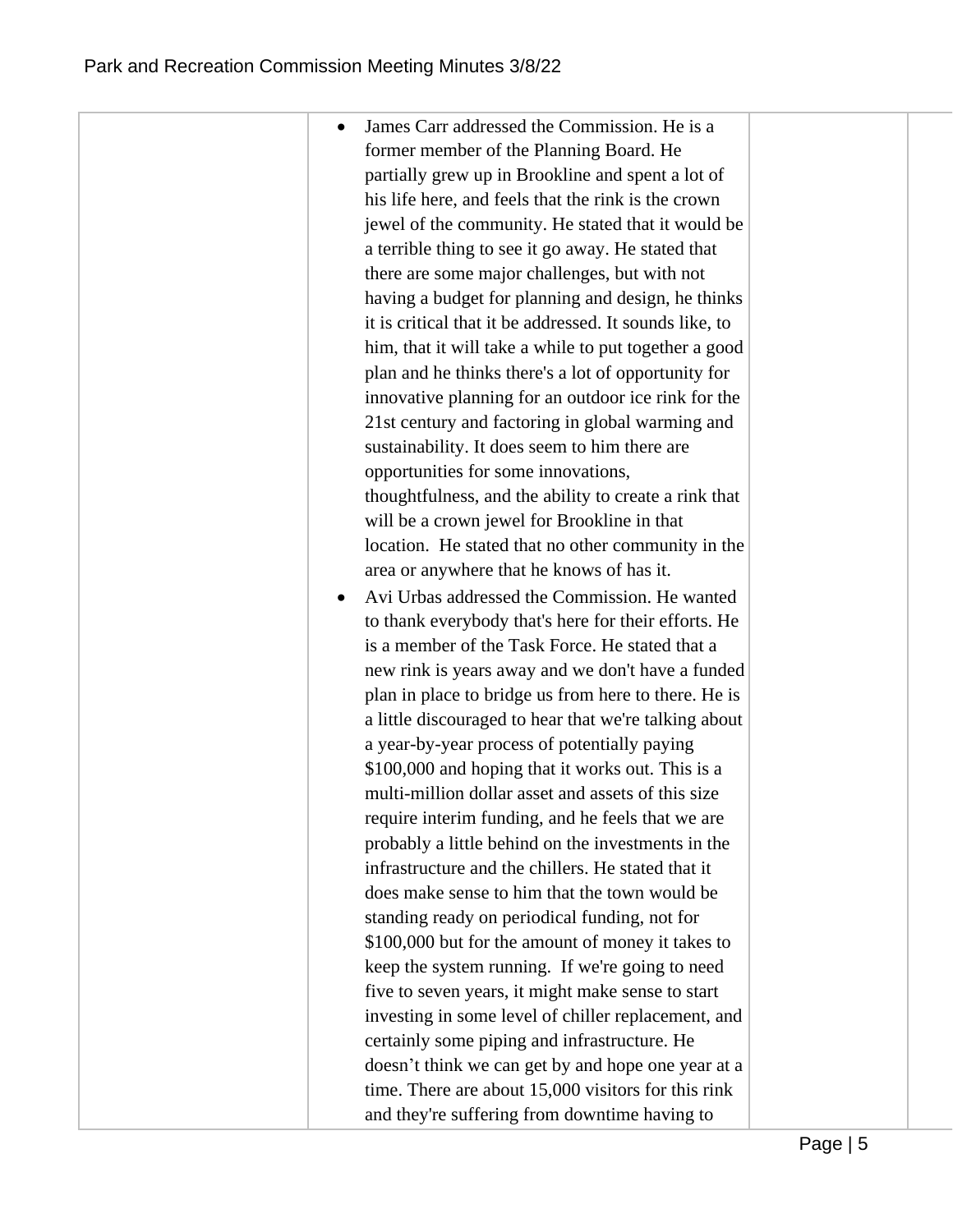| travel to other places and having to pay double for        |
|------------------------------------------------------------|
| private rinks. He stated that we don't want to make        |
| skating something for the wealthy. He stated that          |
| we rely on the Town to keep the continuity of              |
| these services running, and he would encourage             |
| the town to come to ask for that money. He stated          |
| that we have to be asking immediately for the              |
| money to move the feasibility process into the next        |
| phase and we need to accelerate that process. It           |
| needs to go to Town Meeting for design                     |
| development as soon as possible. He doesn't think          |
| that looking for \$100,000 a year is the right level       |
| of investment that these users in this asset require.      |
| He would encourage the commission to up the                |
| level of spending to what is needed.                       |
| Nadine Gerdts, Town Meeting Member, addressed              |
| the Commission. She stated that it has been                |
| fabulous having this rink, particularly over these         |
| two years of the pandemic for her as a senior              |
| skater. She thinks it is a facility that if we can find    |
| the interim funding to keep it going, that would be        |
| great. She is thrilled to see the planning for the         |
| long term because skating at large at Larz                 |
| Anderson is beautiful. She hopes the Town can              |
| find the resources to keep it going next year until        |
| the planning is done, and the new rink is up and           |
| running.                                                   |
| Anders Peterson addressed the Commission. He is            |
| a 20-year user of the rink, and multiple generations       |
| in his family use the rink. He wants to echo the           |
| support for finding a short-term or midterm option.        |
| He agrees with prior speakers who've said that the         |
| spot is unique. It is a community asset for                |
| Brookline. He hopes for something to be done to            |
| sustain and modernize the current rink or design           |
| for the $21^{st}$ -century outdoor rink. He hopes that the |
| treasure is kept.                                          |
| Paul Donovan addressed the Commission. He is a             |
| longtime resident. He wanted to start by saying            |
| thank you to the Commission for all the work they          |
| have done through the years for the children,              |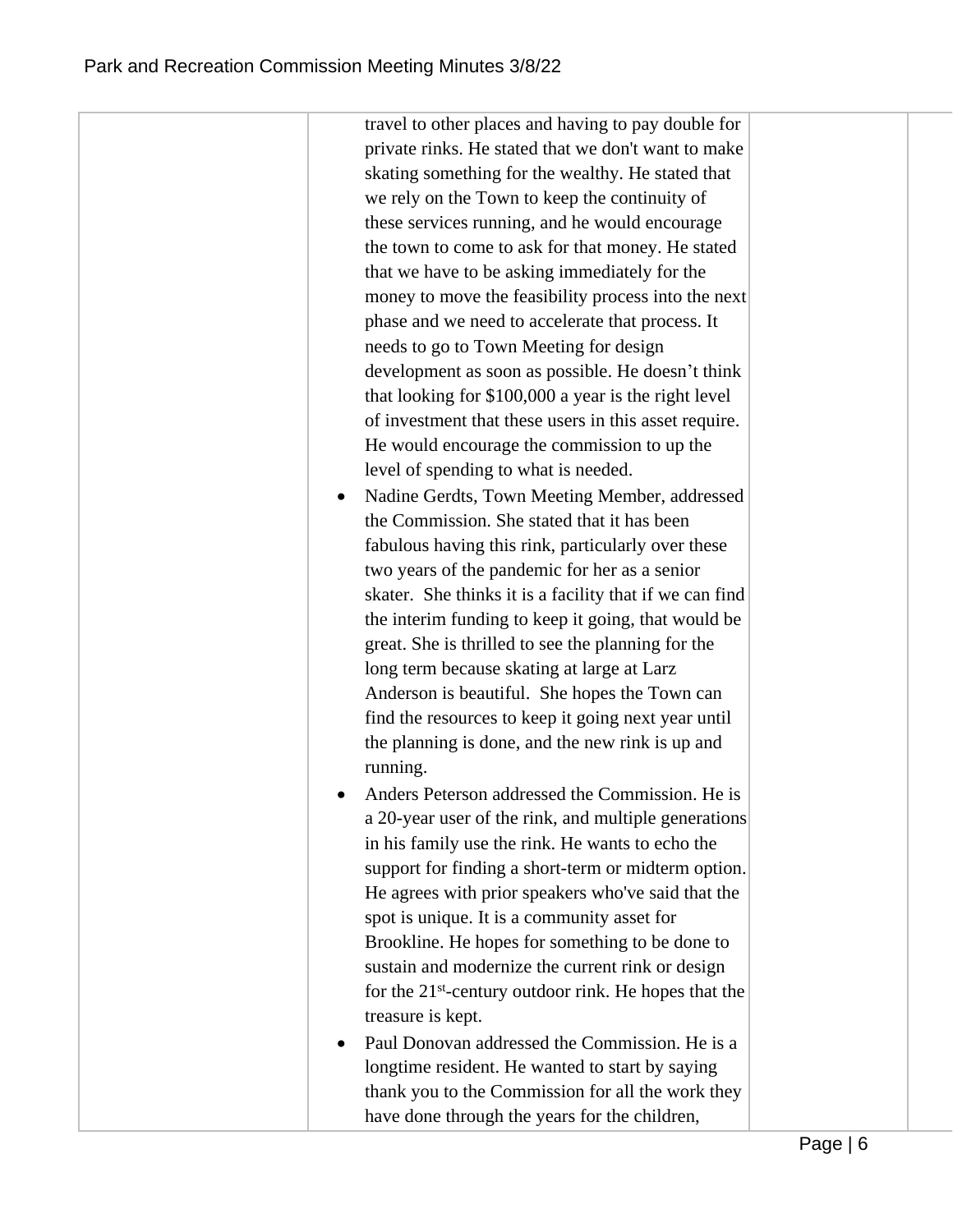families, and Brookline Youth Hockey. He stated that Larz Anderson is essential to Brookline Youth Hockey, is our home rink, and is the lifeblood of our program. He is hoping that we can figure out a transition to a permanent solution with as little disruption as possible. He stated that it's a precious gem for so many families, it has been that way for his family for 20 years and he is deeply grateful for everything the Town has done to make that possible. He stated that scrambling and paying a premium for rink time at private rinks is expensive and is a significant burden on average Brookline families. He respectfully asks that the Commission find a solution that combines both an interim solution and a long-term solution. He wants to express his gratitude for everything everyone has done. Matthew Gifford addressed the Commission. He is a South Brookline resident and has two children who learned to skate at Larz. He wants to echo the sentiments about the value of Larz and the value to his kids. He would hate to see a time or even a short period where the rink was not operational. He would not want to deprive those kids of that asset. He would strongly urge the Commission to

- please consider finding a way to piece it together until there is a long-term plan. • Kathryn Britton addressed the Commission. She wanted to thank the Town and the Commission's efforts. She wanted to echo all the prior very thoughtful comments. She is a longtime user of the rink, as well as her family and two children. She wanted to echo everything everyone has said about the need for both short-term and long-term
- solutions and especially meet the need for planning and budgeting for both. John Hebert addressed the applications. He has been listening to the discussion about all of the costs associated with the current system, the cost of the chillers, the various breakdowns, and the increasing impact of global warming, and so on.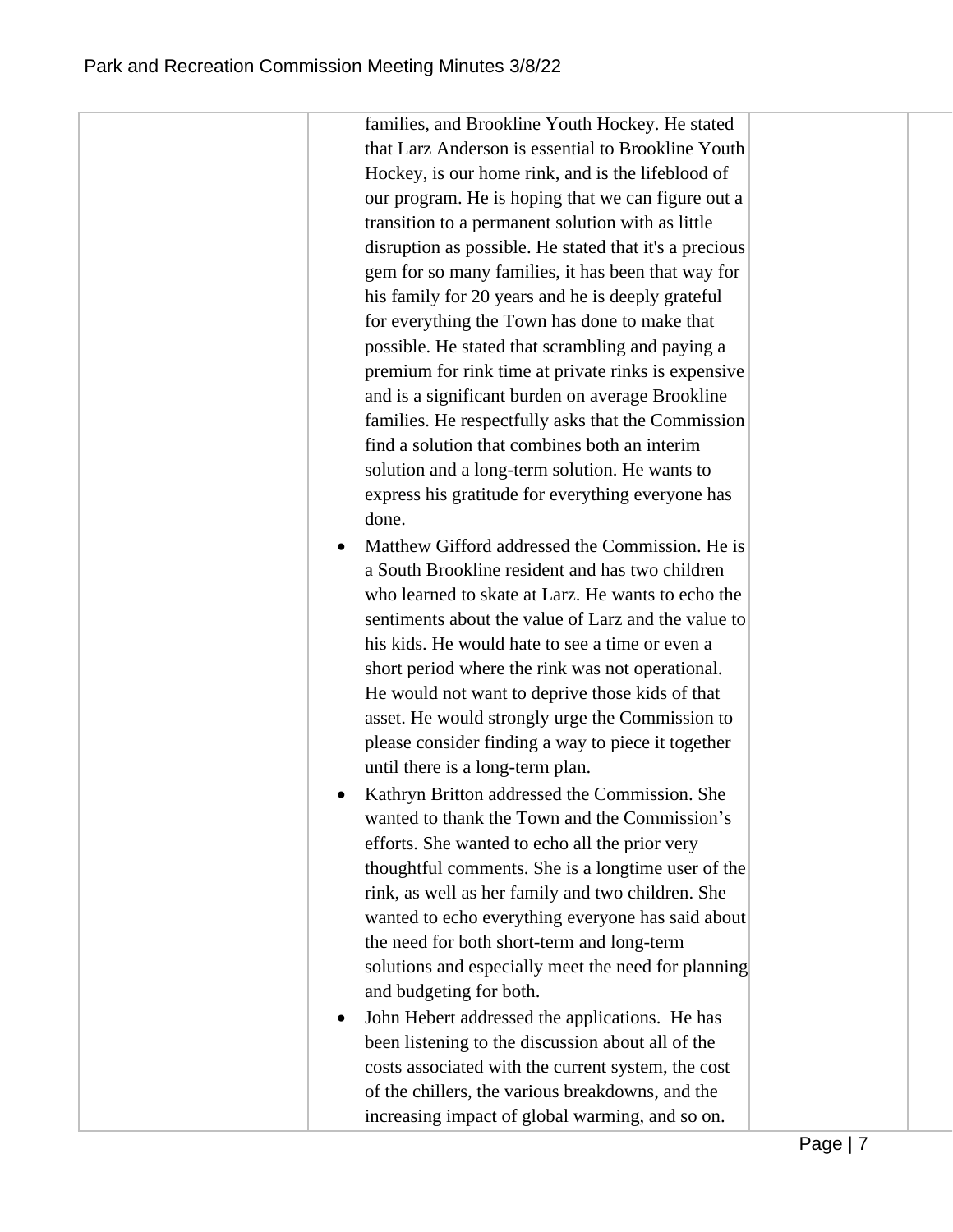He stated that one of the things that has not even been mentioned is that these costs pale in comparison to the construction costs that are associated with building the two rinks that are in the feasibility study. He stated that the cost of those two rinks ranges from \$36 million to \$51 million. It seems to him that the judgment of building even one ice rink that uses conventional refrigeration in the face of rapid global warming is questionable at best. He stated that constructing, operating, and maintaining a complex with two refrigerated 85 foot by 200-foot ice rinks seems to fly in the face of logic and common sense. The one thing that has not been considered by the feasibility study or in the feasibility study is a new synthetic ice technology that is called Gleiss. He stated that it should be considered as a means to save on costs, reduce carbon footprint and extend the skating season year-round. For example, a synthetic commercial-grade Gleiss surface measuring 5 feet by 200 feet, nominally costs \$370,000 and that is one 100th of the cost of just constructing the facilities that you're describing. It requires modest maintenance uses zero electrical energy and lasts for 12 years. He thinks the Commission could consider installing glycerin this year while it's warm, let people use it, and see if it is something that would be acceptable. • Paul Henry addressed the Commission. He appreciates the thoughtful discussion. He is a neighbor of the park. He lives in Jamaica Plain and use to be a resident of Brookline. He thinks the rink is a crown jewel, but from his perspective, the more important crown jewel is Larz Anderson

Park. He is very much in favor of refurbishing the existing rink and whatever the 21st century way of doing it is and he is opposed, along with many other people, to building a large complex up there. He feels that it would change the nature of Larz. He stated that Brookline is very committed to open space and feels that we need more rather than less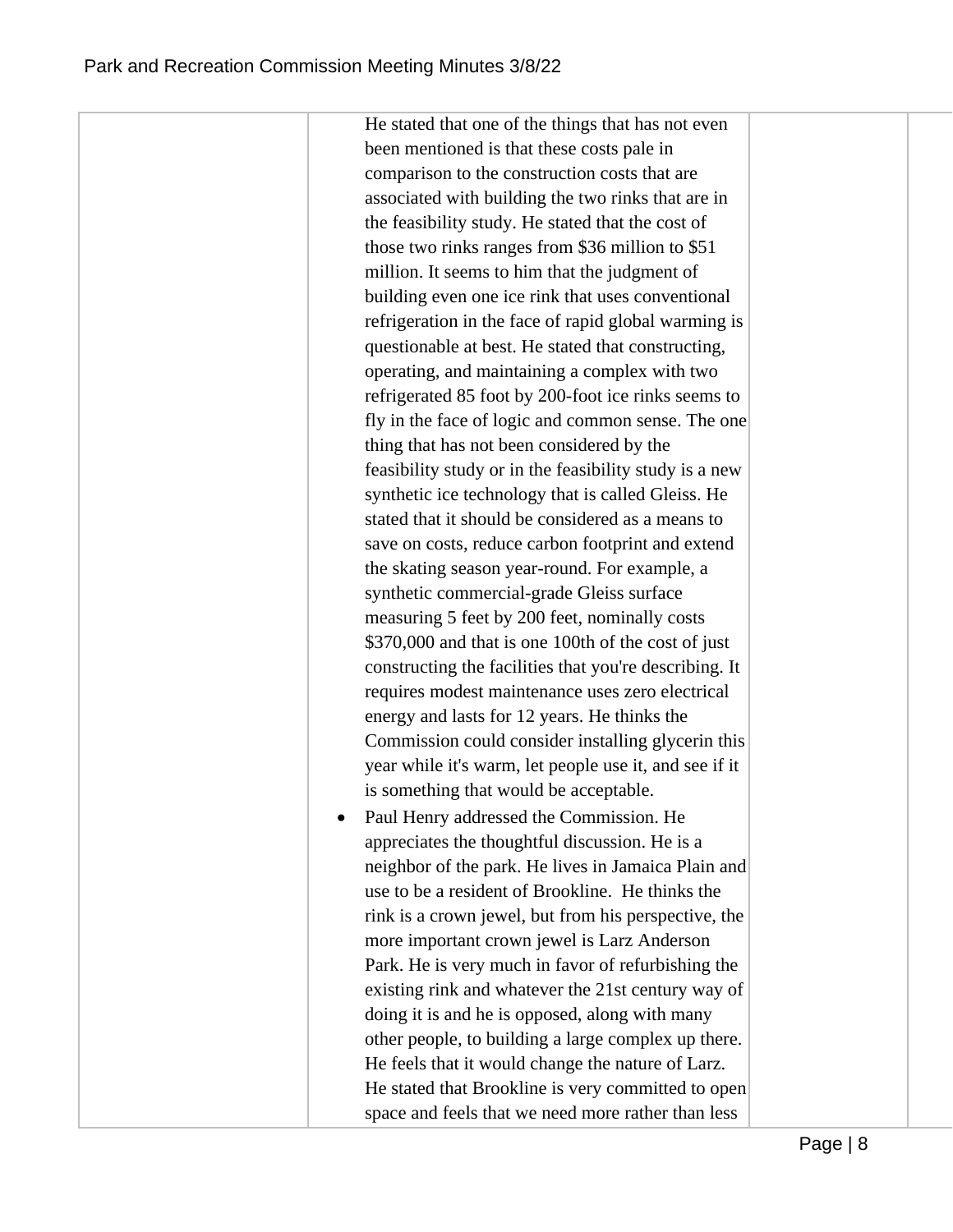open space. He stated that Brookline is very committed to climate action and to build a highly energy-intensive large facility up there with a lot more parking spaces and cars and trying to get to goal net-zero carbon emissions doesn't seem to fly to him. He feels that the park would be less safe with more cars going over the top of it. He stated that there would need to be environmental studies on the impact of the water and the chemicals of the Brookline./ Boston area. He stated that the Auto Museum has lots of events. He stated that the surrounding Boston residents were not notified of this process was happening until very late in the process. He lives within 100 yards of the park and never received any official notice. He is concerned if Brookline builds such an expensive rink that they're going to want to pay for it, and there is going to be a lot of pressure to have user fees- to essentially commercialize the new facility. He does not feel that this is the right priority to build such a large facility but he is all in favor of refurbishing the existing rink.

• Richie Iskra addressed the Commission. He learned to skate at Larz. He stated that there is a proud hockey tradition in Brookline. He thinks everybody knows that hockey started on ponds and lakes and to skate outside in nature is quite the opportunity and experience. He knows that with climate change, it's not as easy to find ponds and lakes around here to skate on, and so a rink that has a refrigeration system seems to him to be the best cure to that ill. He stated that hockey is a regional sport and he would want it to be accessible to everybody, no matter their identity, no matter their financial identity. He thinks that keeping it going in the short term is important, but also to think about keeping it in the long term. He knows the sun damages the ice, but it also enlivens the skater, and when you're skating there at night under the moon it is also beautiful. He wouldn't want to see any roofs over it but would love to see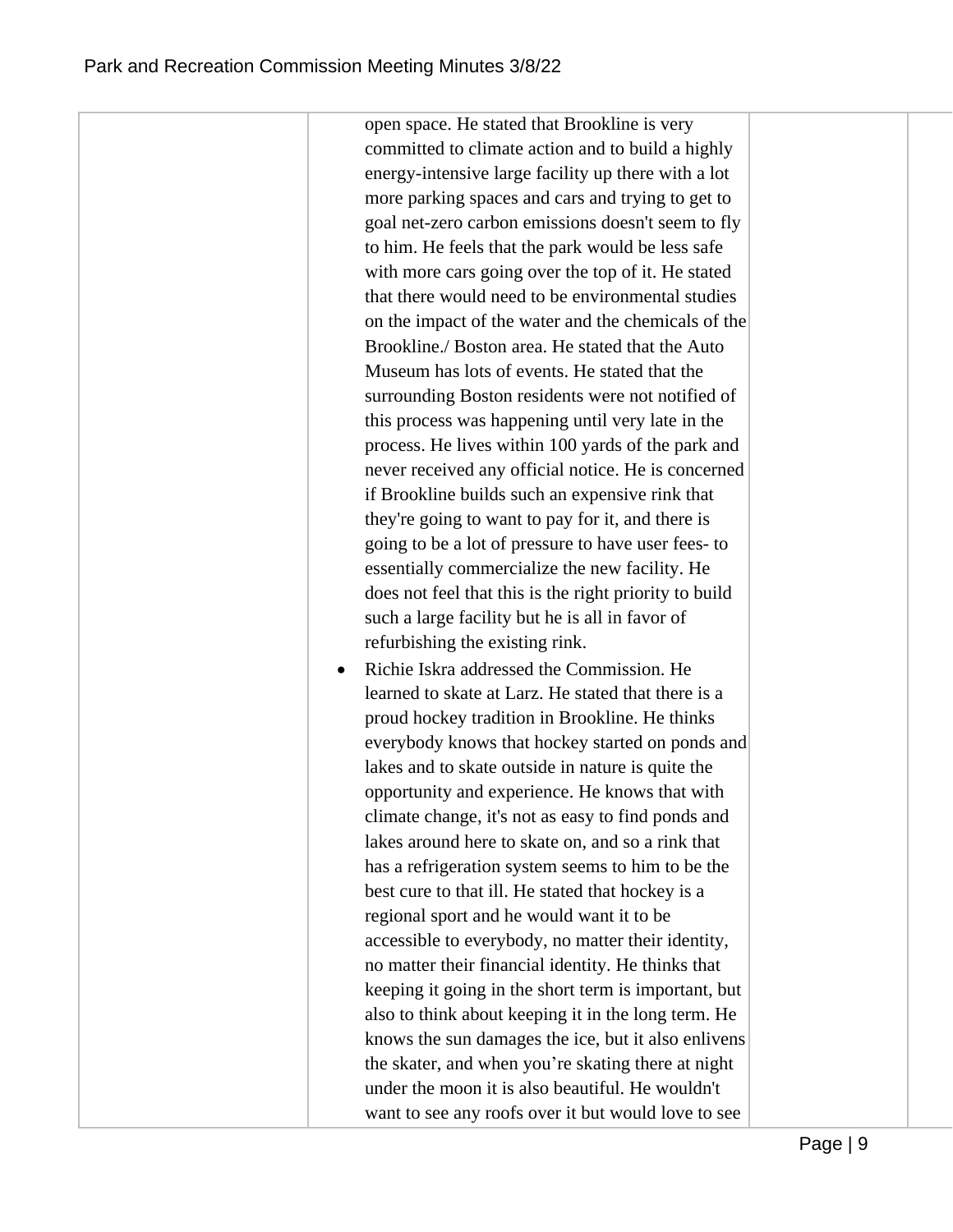| it preserved.                                         |
|-------------------------------------------------------|
| Bob Allen addressed the Commission. He wanted         |
| to take this opportunity to refocus things a little   |
| bit. He feels that the question really before us is   |
| what we do for next year. He appreciates our          |
| neighbors and friends from Boston, giving their       |
| opinion about what the future of the rink should      |
| be, but he does think that it is important that the   |
| people here in Brookline set our priorities. He       |
| knows about the traffic on Avon Street, but           |
| arguably, if we can build a high school on Cypress    |
| Street, we can set up a process that will keep our    |
| neighbors in Boston happy also. He does think that    |
| there'll be a long process and he is all for          |
| continuing that process at an expedited rate to try   |
| to look to the future but in the meantime, as         |
| President of Brookline Youth Hockey, he can say       |
| without a doubt that the loss of Larz Anderson will   |
|                                                       |
| be devastating to the program. He feels that what     |
| you do have to do is provide a service to the town    |
| of high quality at an affordable cost. He             |
| appreciates the conversations about fees from a       |
| financial standpoint, that shouldn't be the           |
| discussion, it should be what's best for recreation   |
| in this Town. He stated that we always come up        |
| with the money. He stated that this will shut down    |
| the entire hockey program. He would certainly         |
| support moving forward at least this upcoming         |
| year because he thinks we need to see where this      |
| process takes us.                                     |
| Andrew Fischer addressed the Commission. He           |
| feels that the Town can use this opportunity to       |
| replace the older rink with a covered open-air rink.  |
| He feels that it would be an improvement over the     |
| current open-air rink and will also allow a solar-    |
| powered rink with solar panels on the rooftop         |
| sufficient to keep the ice cold, provide significant  |
| savings in energy costs, and reduce carbon            |
| emissions by using solar energy rather than fossil    |
| fuels to build a net-zero hockey rink. Alternatively, |
| he stated that it is also feasible to build and would |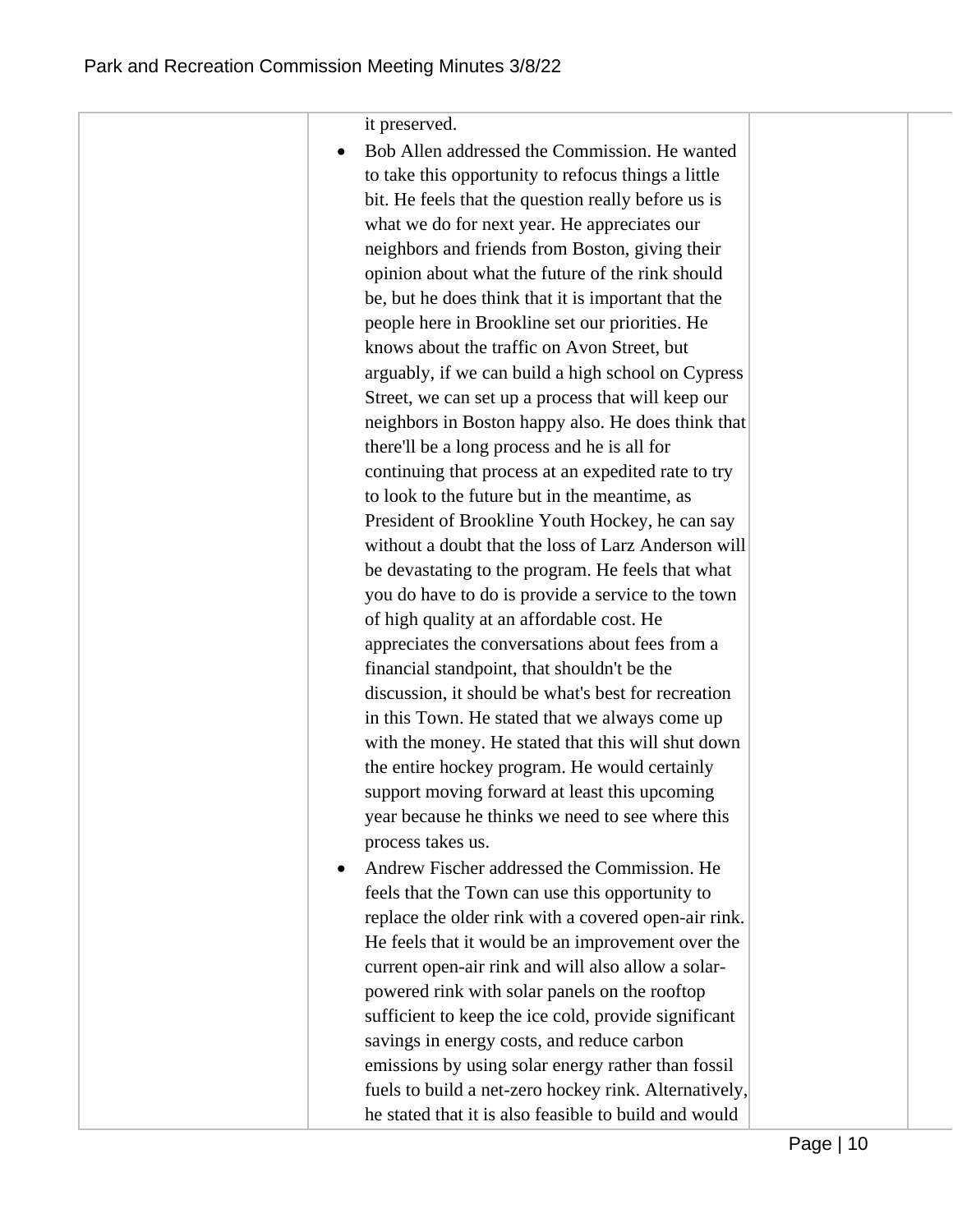provide cost savings to do this with an indoor rink. This has been done successfully in Woodstock, Vermont, where the solar power heats the enclosed rink, as well as freezes the ice. Brookline can continue as the environmental leader in Massachusetts by building the first net-zero rink in Massachusetts, whether enclosed or open. He feels that we should keep this opportunity to continue to lead in modern green technology. He feels that keeping in the essence of Larz Anderson Park is a state-of-the-art Fossil Free rink, rather than a \$15 million sports complex. He thinks accommodations could more easily be afforded during the down period of construction of a rink if we're building a fossil-fuel-free rink, rather than the kind of complex some people are proposing. He would support that as a town meeting member. Peter Senopoulos addressed the Commission. He stated that he appreciates the thoughtful dialogue. In attempting to solve this problem, he views this as two issues. The number one issue is a shortterm solution and then your long-range solution. The short-term solution is it's going to be a mechanical analysis of the rink, you will also have to drill down on the legalities of that contract. He thinks that it's beyond the scope of the Commission to figure that out tonight, but feels it needs to be looked at. He thinks we need to see if we can open it up next year and get these kids out there skating. He stated that you've heard his opinion on the mega sports complex. In the feasibility study in the comments that came in, they were 50 that were emotionally against that and there were not any in favor. He would invite the public to take a look at some of those comments. Larz has its historical value issue. He thinks we should restore the rink as soon as possible with modern energy-efficient climatefriendly equipment, and also shading techniques. This will stretch out this season more reliably and will avoid a year-long ht, delay in legally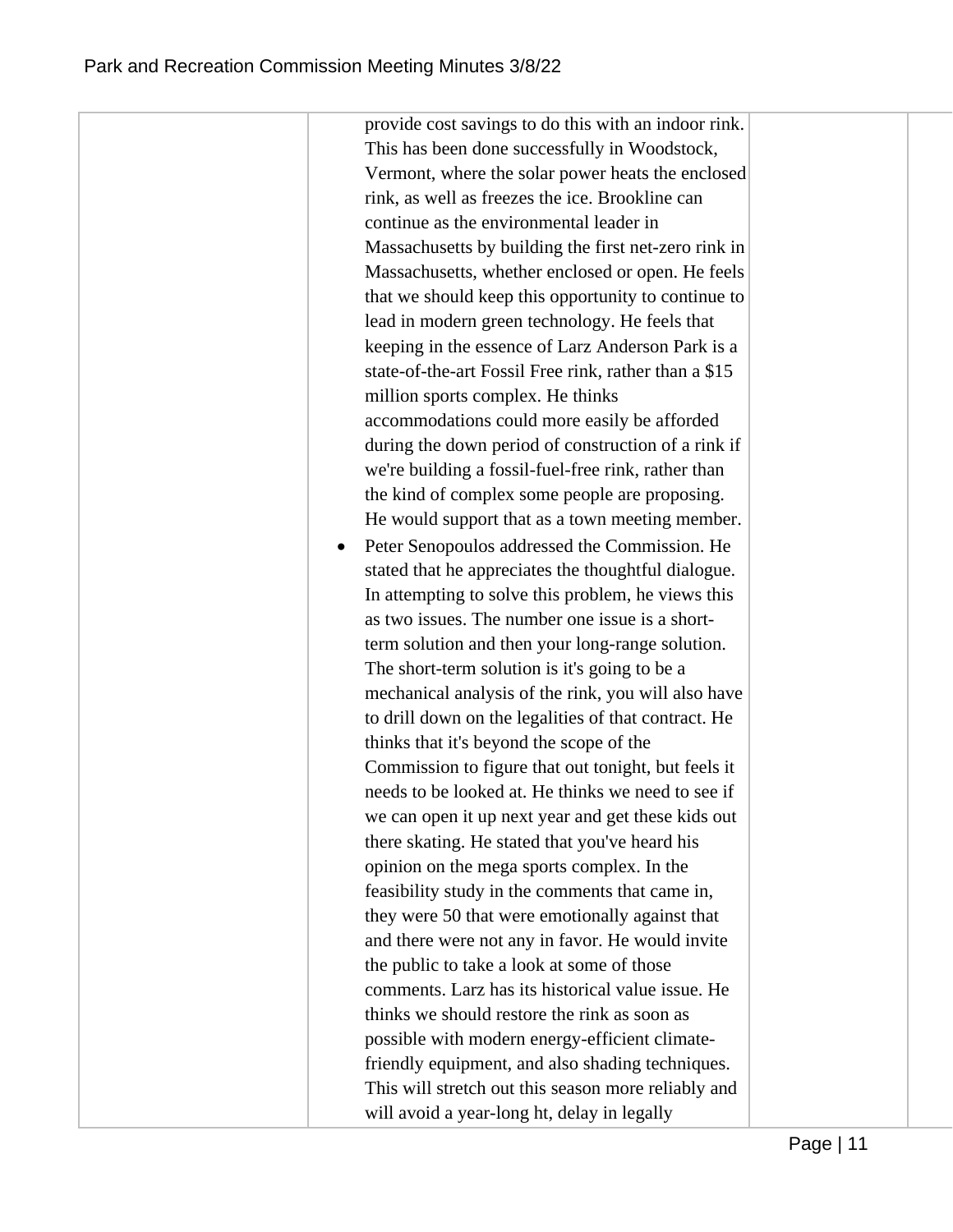challenging this huge mega project. He stated that if significantly warmer climate locations can host an outdoor rink, then why can't Brookline? He thinks that the Commission should want to drill down with experts in this field. There's been a lot of new technology around for the last 70 years. He wonders if there is a dedicated account where you can accept donations.

- Pete Friedman addressed the Commission. He thinks that two things need to be addressed here. Number one is a solution for next year. This was a really difficult year. He has been involved in Brookline youth hockey for a long time, and he feels that we must have a steep path to be able to rely on for the kids to be able to practice and take advantage of. He stated that number two is while we solve that problem we have to make sure that we're looking forward and he thinks that it's imperative that whatever funding is required to be able to look at a longer-term solution is addressed because we don't want to be in the situation two or three or four years down the road.
- Amy O'Connell addressed the Commission. She is a Boston resident. She is all for the restoration of the hockey rink. She thinks that it's a wonderful park, but she wishes that the Brookline people would give a little more care to the Boston people and it's upsetting to her that she is only hearing about this now. She feels that letters should have been sent to the Boston people; so many people live by this park. She knows nothing has been decided, but people in the area should have been notified if there is potential for building some large complex with an additional rink. She wishes that there would be some more welcoming to the Boston people and maybe reaching reach out to people who live here or send letters out to the people who live here so they can be aware.
- Nafeseh Masoumi addressed the Commission. She would like to also echo the last comment. She is also a Boston resident and neighbor of Larz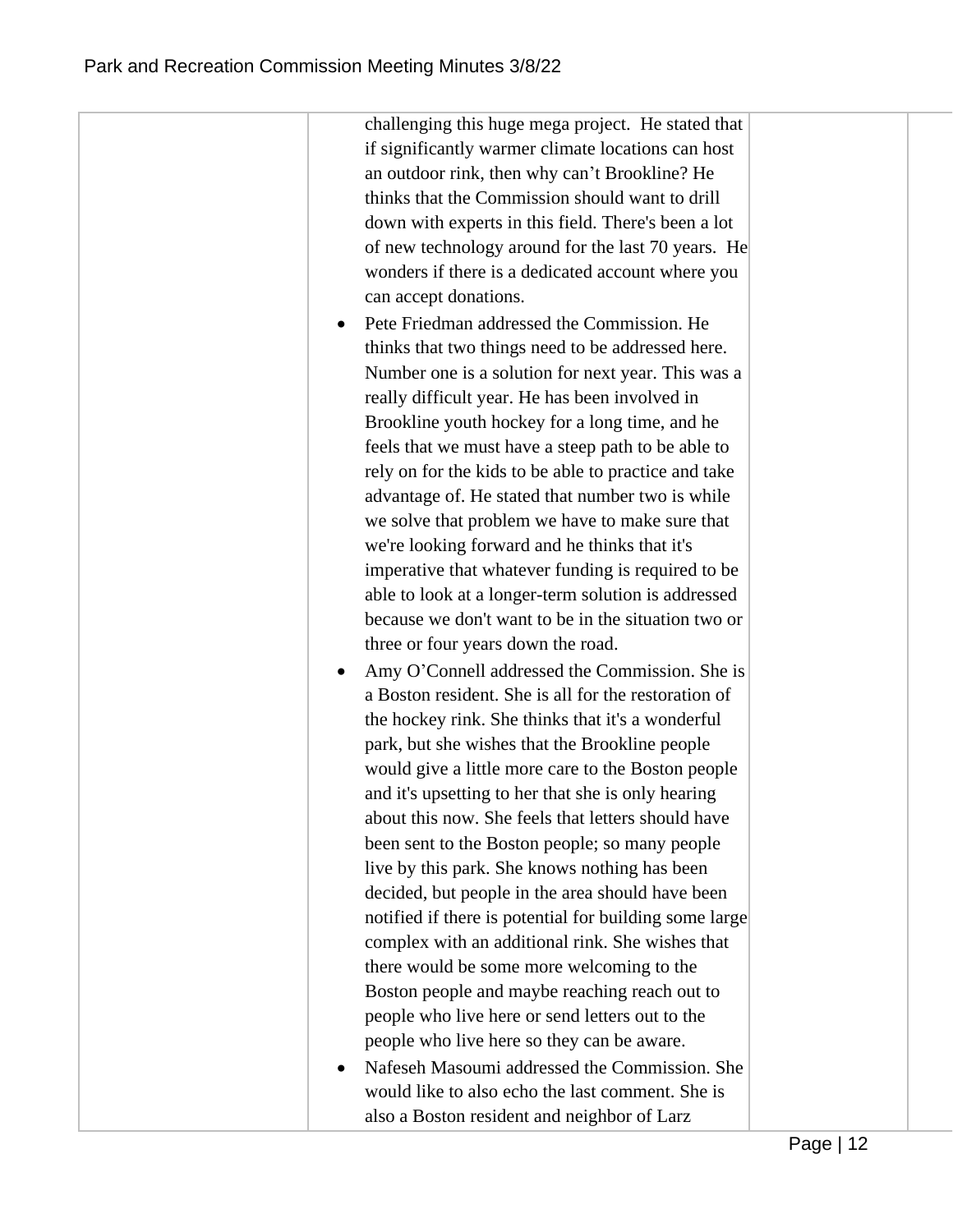|         | Anderson. She stated that she received information     |
|---------|--------------------------------------------------------|
|         | about this meeting today. She stated that we are       |
|         | neighbors of this park and the ones that will be       |
|         | receiving all traffic, the voices, pollution, and      |
|         | everything. She feels like it would have been at       |
|         | least nice to involve the people who actually will     |
|         | be on the receiving end of a lot of the issues. She    |
|         | wanted to comment on how they will be                  |
|         | challenged with all the construction and not           |
|         | receive the benefit. She talked about how when she     |
|         | visits the rink she pays full price, not the Brookline |
|         | resident rate. She feels sad to say she just received  |
|         | this today and it upsets her that he couldn't join     |
|         | this. She hopes that the Commission is                 |
|         | considering the voice of the neighbors from the        |
|         | Boston area that are neighboring this park.            |
|         | A. Vecchio wanted to remind folks that the             |
|         | question that's being discussed right now is not the   |
|         | long-term ice rink feasibility study, but if we will   |
|         | be opening the rink once again for the 2022 2023       |
| season. |                                                        |
|         | T. Mooney and A. Vecchio discussed the                 |
|         | notification process for the ice rink feasibility      |
|         | study. A. Vecchio stated that we sent out through      |
|         | US postal mail over 400 letters and that included      |
|         | letters to Boston residents as well. She stated that   |
|         | we notified people via email from different Boston     |
|         | organizations who have expressed interest              |
|         | previously and we ask that they distribute the         |
|         | information. A. Vecchio stated that for a design       |
|         | review process we notify abutters within a 300-        |
|         | foot radius for something like this. It is her         |
|         | understanding that we don't typically send out you     |
|         | US postal mail notifications regarding non-design      |
|         | and non-project-based questions.                       |
|         | T. Mooney stated that given the ice rink was only      |
|         | open for about half the amount of time that it was     |
|         | expected to, what alternatives were used for           |
|         | Brookline Youth Hockey when it was closed. L.          |
|         | Jackson stated that we did not provide an              |
|         | alternative option for recreation. However, she        |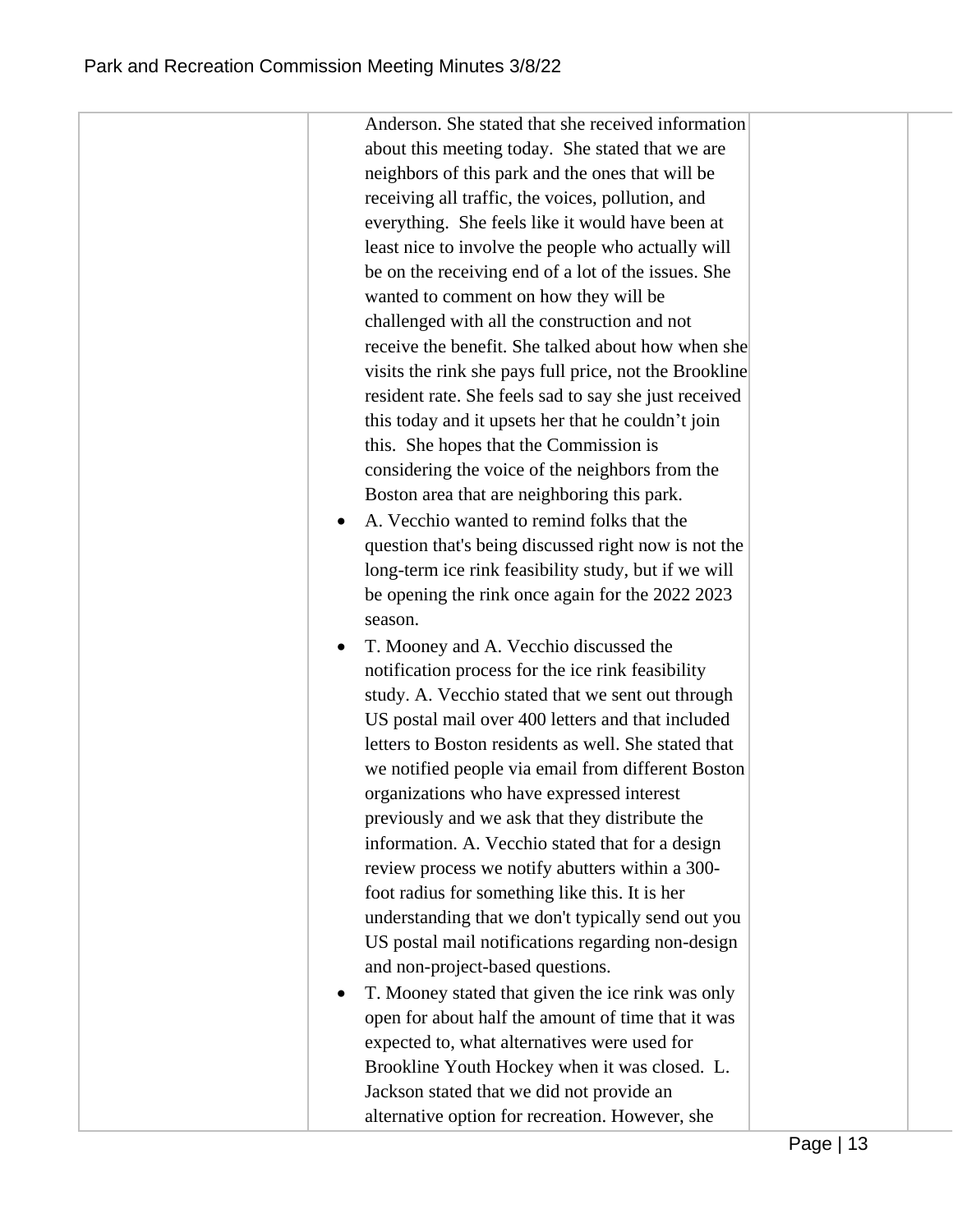| would be more than happy to follow up with Mr.           |
|----------------------------------------------------------|
| Bob Allen.                                               |
| C. Batchelor stated that everybody loves the rink        |
| and she understands we have to keep it going, but        |
| every year we vote another year, which she will          |
| support and vote for this year, but to do it every       |
| year and not even have the feasibility study or the      |
| next step of this process, is short-sighted of the       |
| commission. She feels that we have to get the            |
| feasibility study going and feels very frustrated        |
| that we have done this the last couple of years but      |
| we don't put in the budget. She understands that         |
| maybe there's no money to study this and no              |
| money to replace it or make a new rink. She will         |
| support this but she is very frustrated that this        |
| comes up every year and everybody talks about it's       |
| a long process but feels that we are just kicking the    |
| can down the road.                                       |
| W. Sheridan Ames stated that she feels C.                |
| Batchelor's frustration because for two years we         |
| have worked on this task force to get to where we        |
| are today. But despite saying that we talk about         |
| this every year, neither the departments nor the         |
| commission put this in the CIP when we knew that         |
| this facility was failing and stated that this should    |
| have been in the CIP a decade ago and it wasn't.         |
| She stated that she has spent the last few days          |
| going through all the reports that sit on her            |
| bookshelf for the Parks and Recreation                   |
| Commission and she went back to 2008 close to            |
| when she started on this commission, and it              |
| discussed the needs for the rink in the Larz             |
| Anderson CIP budget. She stated that as a                |
| commission, for whatever reason, we did not              |
| prioritize this. She stated that it took a catastrophe   |
| at the rink for us to put this at the top of our list of |
| priorities. She stated that she can commit to            |
| making her best effort to make a recommendation          |
| from the task force and hopefully with the support       |
| of the task force to move this preliminary               |
| feasibility study forward to the Park and                |
|                                                          |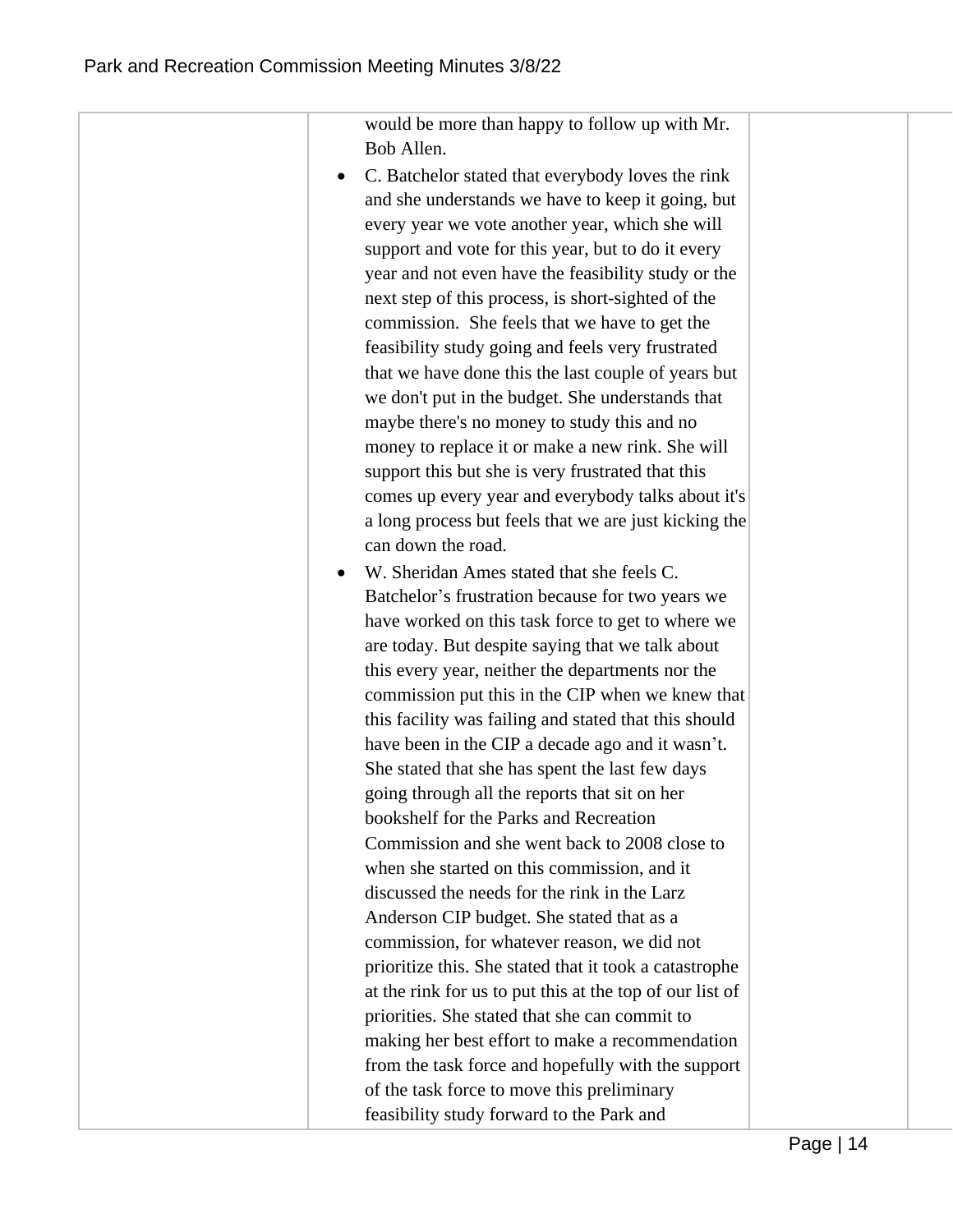|                                | Recreation Commission and to be an active                                                              |  |
|--------------------------------|--------------------------------------------------------------------------------------------------------|--|
|                                | proponent of finding funding for necessary next                                                        |  |
|                                | steps to get this beyond feasibility and into design                                                   |  |
|                                | development. This way it becomes a tangible                                                            |  |
|                                | project and is no longer just a creative idea that we                                                  |  |
|                                | all hope will happen someday. She feels that it is                                                     |  |
|                                | our duty as the Parks and Recreation Commission                                                        |  |
|                                | to support recreation in the town of Brookline.                                                        |  |
|                                | • W. Sheridan Ames moved to fund the existing                                                          |  |
|                                | contract for the temporary refrigeration system for                                                    |  |
|                                | one more year. She hopes that as a commission                                                          |  |
|                                | and as a task force, we work together to move                                                          |  |
|                                | forward with the feasibility study and design                                                          |  |
|                                | development of a new facility that meets the needs                                                     |  |
|                                | and concerns of all constituents and residents of                                                      |  |
|                                | the town of Brookline. Seconded by Nancy                                                               |  |
|                                | O'Connor. All in favor. A roll call vote was taken.                                                    |  |
| <b>MBTA Green Line Station</b> | Please see the attached D Branch Station Accessibility                                                 |  |
| <b>Updates</b>                 | Improvements presentation here:                                                                        |  |
|                                | <b>Meeting Files Link</b>                                                                              |  |
|                                | https://www.brooklinema.gov/DocumentC                                                                  |  |
|                                | enter/Index/2198                                                                                       |  |
|                                | Desiree Patrice – Deputy Chief of Green Line                                                           |  |
|                                | Transformation                                                                                         |  |
|                                | Andres Achury – Sr. Director, Green Line                                                               |  |
|                                | Transformation                                                                                         |  |
|                                | Ben Weinstein – Project Manager, Green Line                                                            |  |
|                                | Transformation                                                                                         |  |
|                                | Mark Shamon - GLT Design Manager                                                                       |  |
|                                | There is no vote or action needed today. The                                                           |  |
|                                | MBTA is here to engage in a dialogue that they                                                         |  |
|                                | feel is critical to the project's success in                                                           |  |
|                                | Brookline.                                                                                             |  |
|                                | J. Bain thanked everyone for the presentation. J.                                                      |  |
|                                | Bain asked if this will include new coverings for                                                      |  |
|                                | the general public and asked if there will be any                                                      |  |
|                                | enhancement on lighting. B. Weinstein stated that                                                      |  |
|                                | the project includes improving the lighting and<br>stated that they are also considering improving the |  |
|                                | shelters at the stations. He stated that right now                                                     |  |
|                                | they are going through an assessment to be able to                                                     |  |
|                                | assess the condition of the shelters and if the                                                        |  |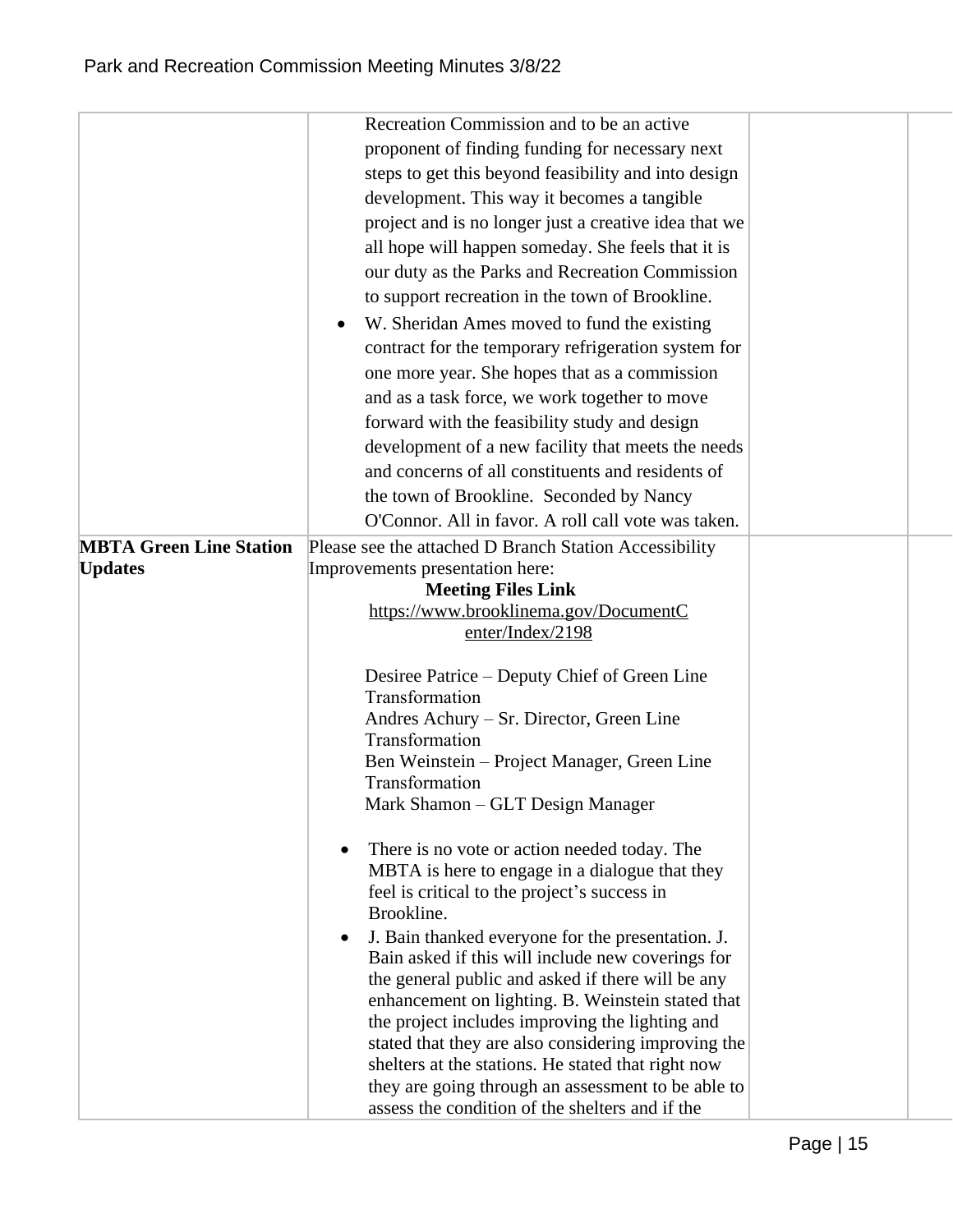| assessment requires them to change the shelters              |  |
|--------------------------------------------------------------|--|
| then they will be replaced. However, they are                |  |
| waiting for the assessment to make sure the right            |  |
| decision is made at all these stations.                      |  |
| N. O'Connor stated that she heard improvements<br>$\bullet$  |  |
| are being made on the T side of the property, but            |  |
| that nothing would be on the park side. She does             |  |
| see a path in the illustration, and she is curious if        |  |
| there will be an opening in the fence where you're           |  |
| coming into the park. She wonders if we will be              |  |
| responsible for paving the path that meets the rest.         |  |
| B. Weinstein stated that they intend to bring the            |  |
| path up to the intersection of T property and the            |  |
| Town of Brookline property at Waldstein Park.                |  |
| Their hope for this meeting is to start the                  |  |
| conversation on coordinating that intersection and           |  |
| hoping to discuss the coordination to join that              |  |
| path. N. O'Connor stated that she is hearing that            |  |
| they want to stop at the fence and have Brookline            |  |
| do anything else that connects it. B. Weinstein              |  |
| replied with a yes.                                          |  |
| M. Shamon stated that we are here to coordinate<br>$\bullet$ |  |
| the location where we would meet at the fence                |  |
| line. The design project itself is staying, as was           |  |
| said before, on the MBTA side of the fence. They             |  |
| would break into the fence to meet whatever could            |  |
| be built on the park side, they are a little bit             |  |
| concerned about moving on to the park side for               |  |
| various reasons. They feel that the Town is in a             |  |
| much better position to both design and construct            |  |
| on the park side.                                            |  |
| N. O'Connor suggested putting something in our               |  |
| budget to connect the pathway to its ends. A.                |  |
| Vecchio replied with a yes.                                  |  |
| C. Batchelor stated that the MBTA has envisioned             |  |
| this path going into the park, and she wondered if           |  |
| they could provide the survey information to the             |  |
| point where they envision this path. She wonders             |  |
| if they could do some preliminary studies and do             |  |
| an accurate survey to show that it can be done the           |  |
| way it is shown in this illustration. M. Shamon              |  |
| stated that they don't have any survey to this point         |  |
| on the park side, but it should be achievable to             |  |
| obtain the survey.                                           |  |
| J. Bain thanked the MBTA for their presentation              |  |
| and commitment to updates.                                   |  |
| N. O'Connor is concerned about what the cost is              |  |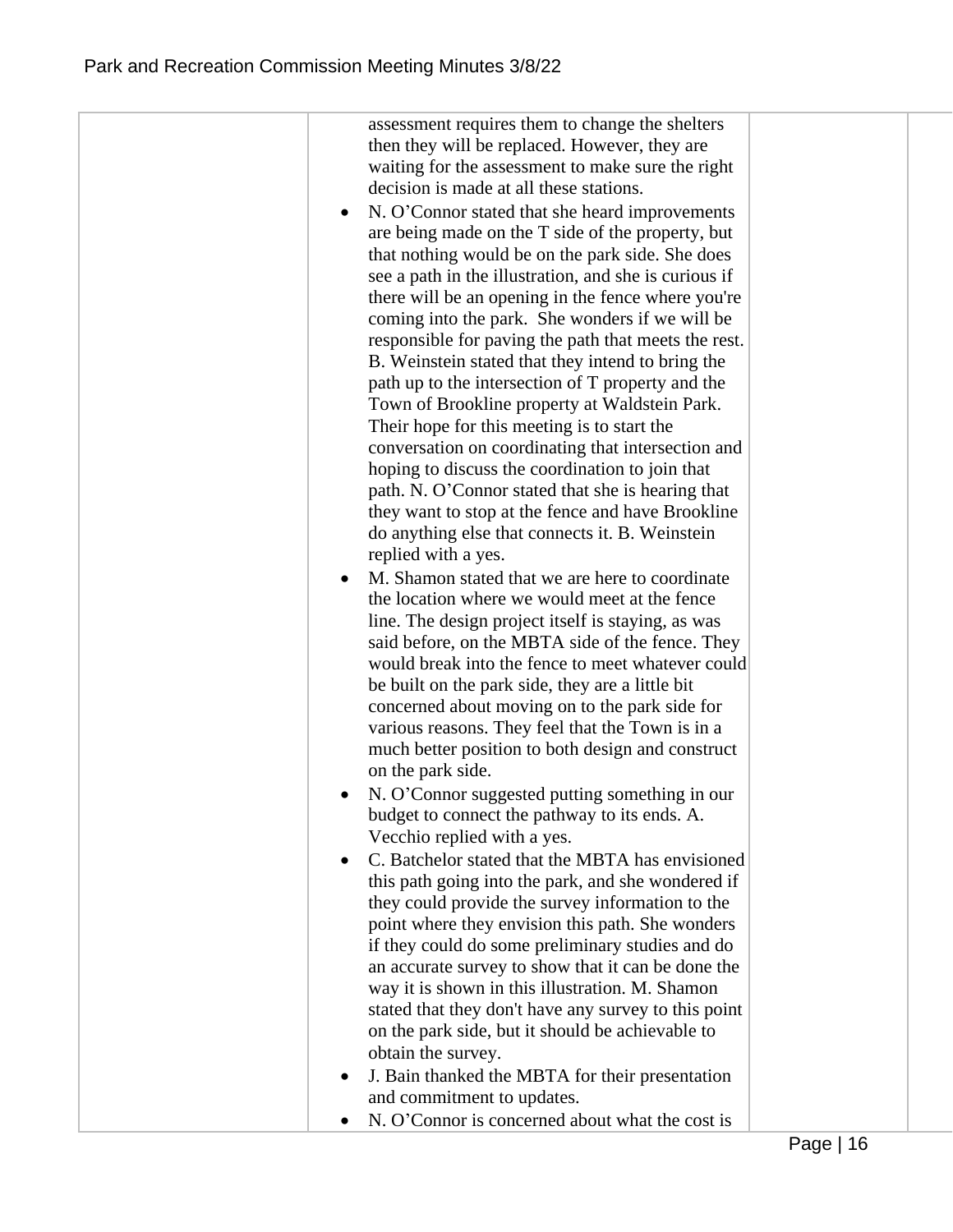|                          | to us and if it can be added to the budget. A.<br>Vecchio will follow up with the MBTA on what<br>would be needed on the Town's end and get a<br>quote for such work.                                                                                                                                                                                                                                                                                                                                                                                                                                                                                                                                                                                                                                                                                                                                                                                                                                                                                                                                                                                                                                                                                                                                                                                                                                                                                                                                                 |  |
|--------------------------|-----------------------------------------------------------------------------------------------------------------------------------------------------------------------------------------------------------------------------------------------------------------------------------------------------------------------------------------------------------------------------------------------------------------------------------------------------------------------------------------------------------------------------------------------------------------------------------------------------------------------------------------------------------------------------------------------------------------------------------------------------------------------------------------------------------------------------------------------------------------------------------------------------------------------------------------------------------------------------------------------------------------------------------------------------------------------------------------------------------------------------------------------------------------------------------------------------------------------------------------------------------------------------------------------------------------------------------------------------------------------------------------------------------------------------------------------------------------------------------------------------------------------|--|
| <b>Recreation Update</b> | Please see the attached presentation here:<br><b>Meeting Files Link</b><br>https://www.brooklinema.gov/DocumentC<br>enter/Index/2198                                                                                                                                                                                                                                                                                                                                                                                                                                                                                                                                                                                                                                                                                                                                                                                                                                                                                                                                                                                                                                                                                                                                                                                                                                                                                                                                                                                  |  |
|                          | J. Bain asked L. Jackson if she filled out any<br>applications for aid from the Brookline<br>Community Youth Fund. L. Jackson stated that<br>they have applied again this year as they did last<br>year for summer camp. She stated that they teamed<br>up with the Brookline mental health center asking<br>for funds to help send children to camp who might<br>need support. L. Jackson asked for \$38,000, the<br>same as last year.<br>N. O'Connor thanked L. Jackson for an excellent<br>report. L. Jackson and N. O'Connor discussed<br>Recreation's financial aid policy. L. Jackson stated<br>that they start at a 25% subsidy and then they go<br>up to 35%. She stated that financial aid is<br>vulnerable right now, and it's in the revolving<br>fund. This means that it fluctuates with the cash<br>receipts that are received from all recreation<br>programs in the revolving fund. It was greatly<br>impacted during COVID. N. O'Connor feels like<br>this is not a great time to study this issue, because<br>it's not the usual healthy average revolving fund.<br>She hopes that eventually we can get more funding<br>because \$38,000 doesn't seem to be very much at<br>all. She hopes that there are opportunities for<br>grants, and if it's important to the town, she hopes<br>that we don't just depend on the revolving fund,<br>but rather depend a little bit on the general fund<br>because it depends on the health of that revolving<br>fund. She looks forward to the discussion. |  |
|                          |                                                                                                                                                                                                                                                                                                                                                                                                                                                                                                                                                                                                                                                                                                                                                                                                                                                                                                                                                                                                                                                                                                                                                                                                                                                                                                                                                                                                                                                                                                                       |  |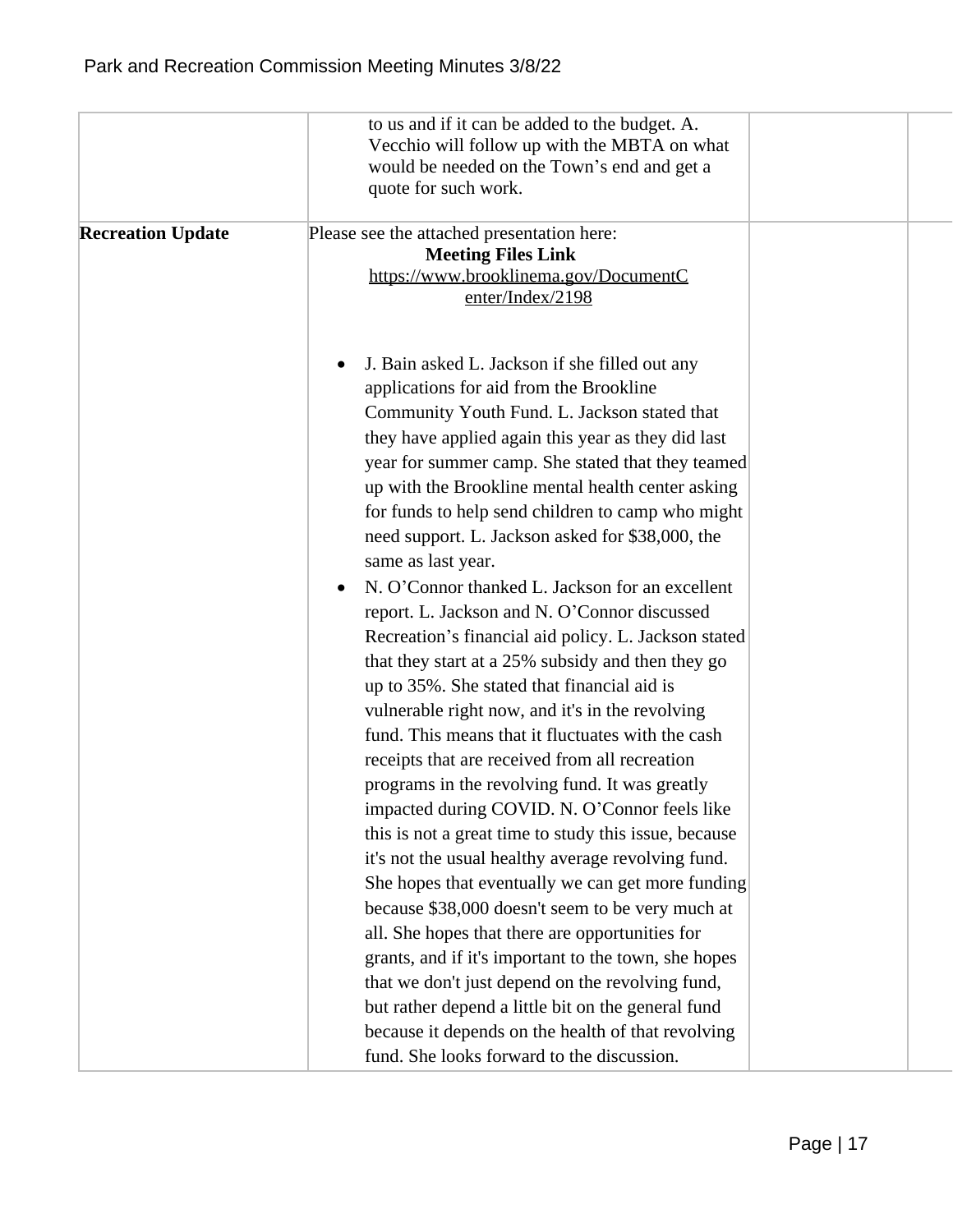|                                                          | L. Jackson stated that the golf course is hosting a<br>safety and health plan for the US Open, which will<br>take place next Monday at 6 pm.                                                                                                                                                                                                                                                                                                                                                                                                                                                                                                                                                                                                                                                                                                                                                                                                                                                                                                                                                                                                                                                                                                                                                                                                                                                                                                                                                                                                                                                                                                                                                                                                                                                                                                                                                                                                                                                                                                                                                                                                          |
|----------------------------------------------------------|-------------------------------------------------------------------------------------------------------------------------------------------------------------------------------------------------------------------------------------------------------------------------------------------------------------------------------------------------------------------------------------------------------------------------------------------------------------------------------------------------------------------------------------------------------------------------------------------------------------------------------------------------------------------------------------------------------------------------------------------------------------------------------------------------------------------------------------------------------------------------------------------------------------------------------------------------------------------------------------------------------------------------------------------------------------------------------------------------------------------------------------------------------------------------------------------------------------------------------------------------------------------------------------------------------------------------------------------------------------------------------------------------------------------------------------------------------------------------------------------------------------------------------------------------------------------------------------------------------------------------------------------------------------------------------------------------------------------------------------------------------------------------------------------------------------------------------------------------------------------------------------------------------------------------------------------------------------------------------------------------------------------------------------------------------------------------------------------------------------------------------------------------------|
| <b>Town-owned Athletic Field</b><br>and Court Use Policy | N. O'Connor moved<br>A. Vecchio stated that the subcommittee did meet<br>to accept the<br>again to address some of the questions from last<br>subcommittee's<br>month's Park and Recreation Commission<br>recommendation for<br>Meeting.<br>updated fees and<br>W. Sheridan Ames stated that she is a member of<br>text and that lighting<br>that committee that recently met to review the<br>will not be charged<br>questions presented by the Commission at our last until September<br>2022. Seconded by<br>meeting. One question was in regards to men's<br>C. Batchelor. All l in<br>softball and the percentage increase from one<br>favor. A roll call<br>season to the next because they exist as of non-<br>vote was taken.<br>resident 100% resident rate. This means that they<br>fall under a higher rate category and the structure<br>of the fees. The subcommittee recommended that<br>we delay the institution of the \$10 per hour fee for<br>lighting. One reason is that recently in the last year<br>or two, we removed them for Cypress field which<br>is under renovation, which is having a significant<br>upgrade to the technology of the lighting. This<br>new system should be more energy-efficient and<br>thus cost less in comparison to the Brookline<br>Avenue fields which is an older technology. She<br>thinks that the committee recommended that once<br>we have the ability to analyze the differences in<br>cost we should do that and also consider upgrading<br>the lighting at Brookline Avenue in the future to<br>more energy-efficient lighting. The subcommittee<br>is recommending that we hold off on adding that<br>\$10 fee per hour for the men's softball at Brookline<br>Ave until September 2022. This is the end of their<br>season, at which time Cypress will come online.<br>She stated that this means that we will have from<br>September to the start of their spring men's<br>softball season to have a sense of what that new<br>technology costs the Town. The second item that<br>the Commission brought to the Subcommittee's<br>attention at the last meeting was Brookline youth |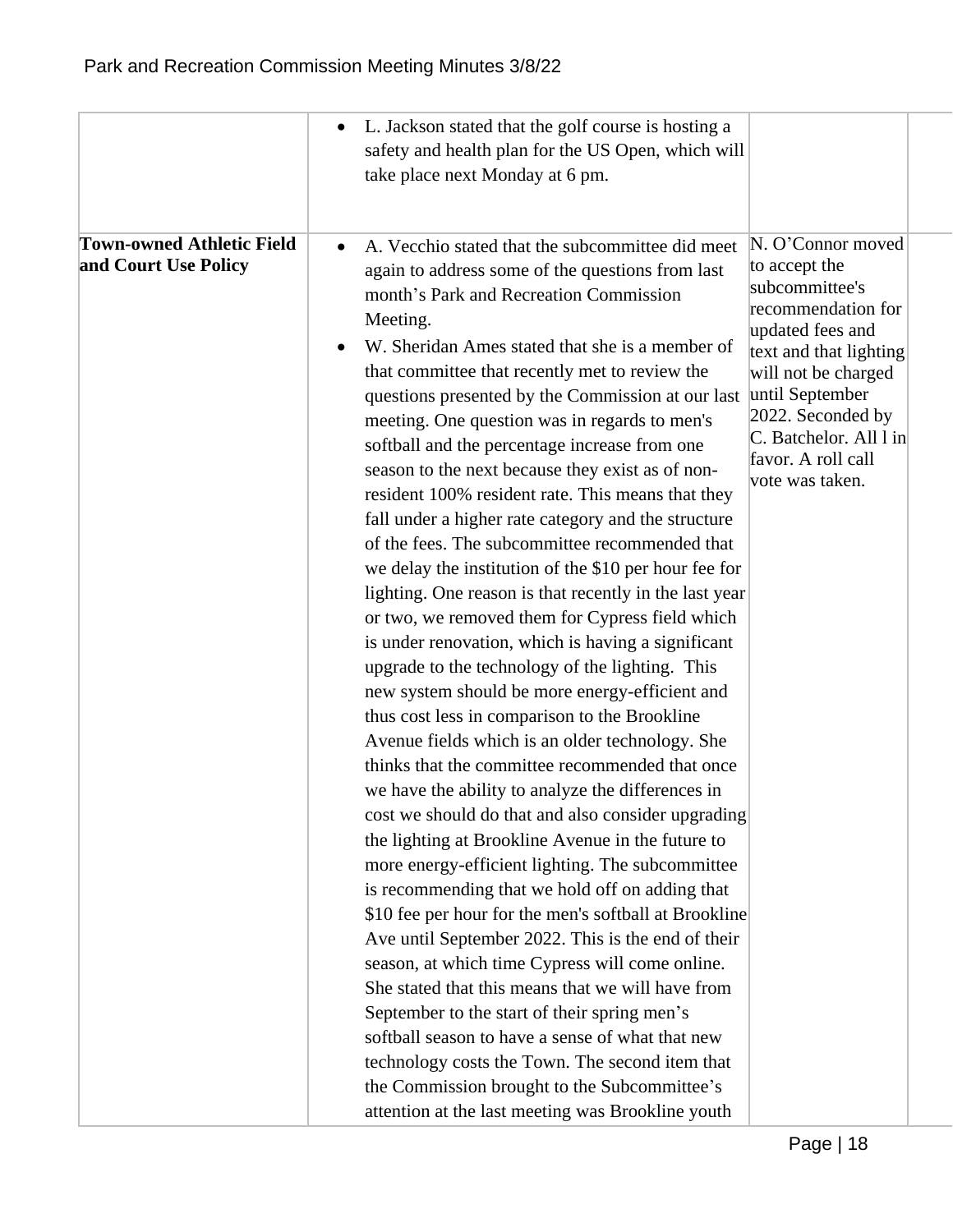|                             | baseball and how they support the Challenger                     |  |
|-----------------------------|------------------------------------------------------------------|--|
|                             | program. Although the subcommittee thinks it's                   |  |
|                             | terrific that a partner program supports the                     |  |
|                             | Challenger program the subcommittee felt that                    |  |
|                             | they should encourage the partner programs to                    |  |
|                             | support similar types of programs under their                    |  |
|                             | budget. It is difficult for the recreation department            |  |
|                             | to not charge based on decisions made by other                   |  |
|                             | nonprofits. The subcommittee recommended that                    |  |
|                             | we continue to bill Brookline youth baseball at the              |  |
|                             | agreed-upon hourly rate and if they choose to                    |  |
|                             | provide free programming for their Challenger                    |  |
|                             | Program, the subcommittee supports that and                      |  |
|                             | thinks it is a great decision.                                   |  |
|                             | N. O' Connor stated that in terms of softball the                |  |
|                             | previous policy had a resident rate for                          |  |
|                             | programming at 75% and we changed it with a                      |  |
|                             | year and a half worth of discussion to a 100%                    |  |
|                             | residency rate.                                                  |  |
|                             | N. O'Connor moved to accept the subcommittee's                   |  |
|                             | recommendation for updated fees and text and that                |  |
|                             | lighting will not be charged until September 2022.               |  |
|                             | Seconded by C. Batchelor. All in favor. A roll call              |  |
|                             | vote was taken.                                                  |  |
| <b>Parks and Open Space</b> | A. Vecchio stated that she is so grateful to all of<br>$\bullet$ |  |
| <b>Update</b>               | the DPW staff including the Parks and Open Space                 |  |
|                             | Team that works hard during these winter months                  |  |
|                             | to keep the streets and sidewalks and park grounds               |  |
|                             | and ice rink clear and accessible for everybody                  |  |
|                             | She stated that spring is coming and we are                      |  |
|                             | making our transition into spring operations. At                 |  |
|                             | this time, all of the fields are closed due to wet               |  |
|                             | conditions.                                                      |  |
|                             | A. Vecchio discussed the Parks Stories Program.                  |  |
|                             | A. Vecchio stated that we will be partnering with                |  |
|                             | the Brookline Teen Center to design and construct                |  |
|                             | the next parklet.                                                |  |
|                             | A. Vecchio stated that the DPW capital                           |  |
|                             | subcommittee hearing for both the operating and                  |  |
|                             | capital budgets with the advisory capital                        |  |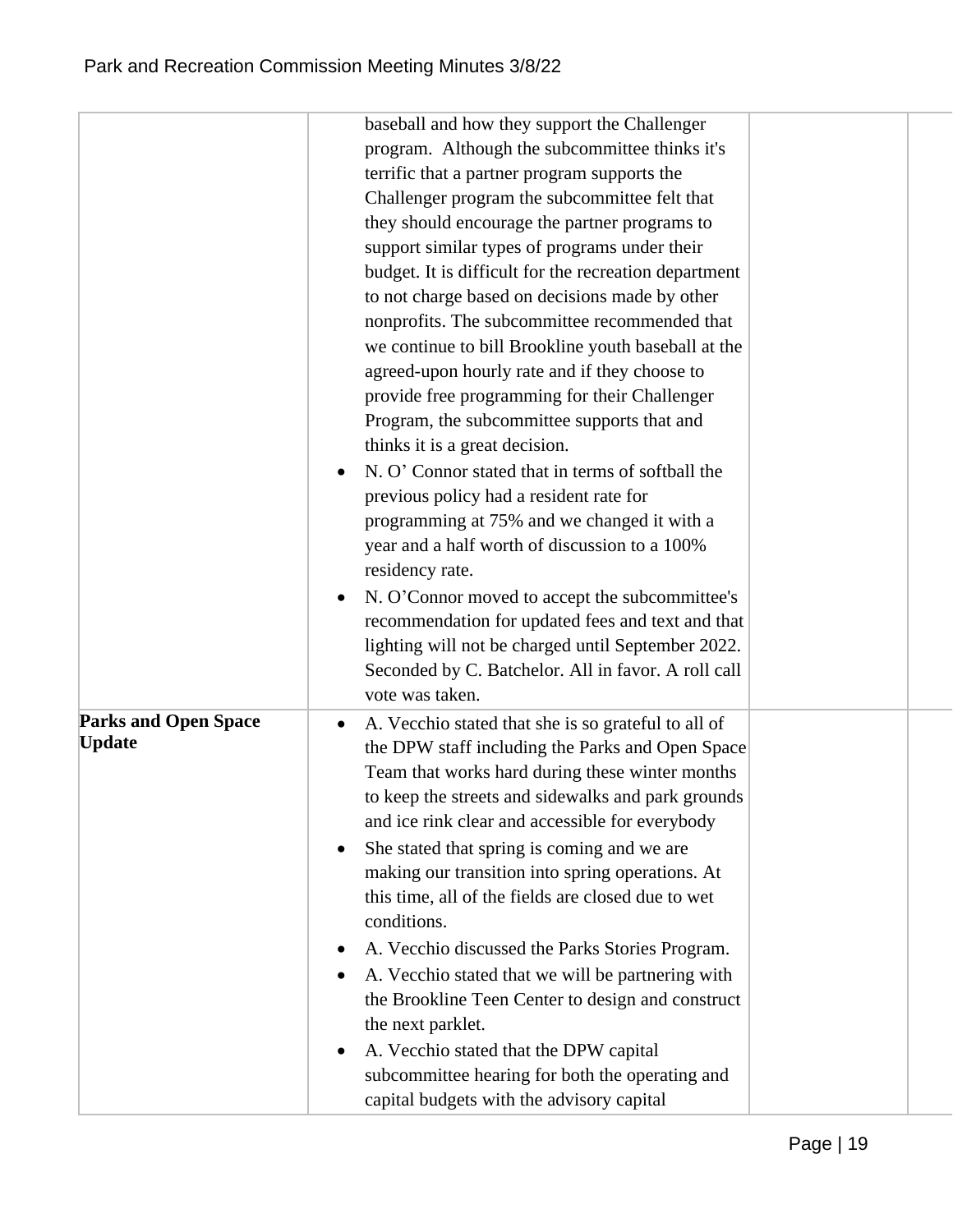|                                  | subcommittee is scheduled for March 16th at 530                   |  |
|----------------------------------|-------------------------------------------------------------------|--|
|                                  | pm.                                                               |  |
|                                  | J. Bain and A. Vecchio discussed the Larz                         |  |
|                                  | Anderson Roadway Project.                                         |  |
|                                  | N. O'Connor stated that the Recreation Advisory                   |  |
|                                  | Committee Meeting is March 10th aT 5:30 PM.                       |  |
| <b>Design review Golf Course</b> | J. Lawson stated that since our last update, they<br>$\bullet$    |  |
| <b>Landscape Master Plan</b>     | have had two committee meetings. They've been                     |  |
| <b>Study Update</b>              | very informative, it's all part of the public outreach            |  |
|                                  | and existing conditions phase of the master plan                  |  |
|                                  | process. Those meetings were held on February                     |  |
|                                  | 9th and March 2nd. They are the finality of our US                |  |
|                                  | Open restoration phase, which will kind of take                   |  |
|                                  | place immediately after the US Open. There was a                  |  |
|                                  | lot of great dialogue with the community. The                     |  |
|                                  | golfer and town residents' survey has had                         |  |
|                                  | overwhelming responses. It is impressive                          |  |
|                                  | feedback. At the last committee meeting, there                    |  |
|                                  | were opportunities for discussion about other                     |  |
|                                  | recreational opportunities that could be considered               |  |
|                                  | by the design team without sacrificing the ability                |  |
|                                  | to feature 18 hole golf course. The survey will                   |  |
|                                  | remain open until March 15. The next meeting is                   |  |
|                                  | on March 16th at                                                  |  |
|                                  | A. Bellalta stated that discussing all the different<br>$\bullet$ |  |
|                                  | activities that could be at the golf course was very              |  |
|                                  | interesting and animating. She stated that Arlene                 |  |
|                                  | Mattison came and spoke. A. Bellalta stated that                  |  |
|                                  | there were some ideas of bringing in some                         |  |
|                                  | children's programs with the ecological aspect of                 |  |
|                                  | the golf course.                                                  |  |
|                                  |                                                                   |  |
| <b>Other Business</b>            | C. Batchelor wondered if A. Vecchio could make<br>$\bullet$       |  |
|                                  | an announcement that we pay non-town rates in                     |  |
|                                  | other towns and the city of Boston doesn't notify                 |  |
|                                  | us when they're doing major projects within a                     |  |
|                                  | block or two of our town. She thinks A. Vecchio                   |  |
|                                  | needs to remind people that 400 letters were sent                 |  |
|                                  | out regarding the Rink Project.                                   |  |
|                                  |                                                                   |  |
|                                  | N. O'Connor stated that we want to be good                        |  |